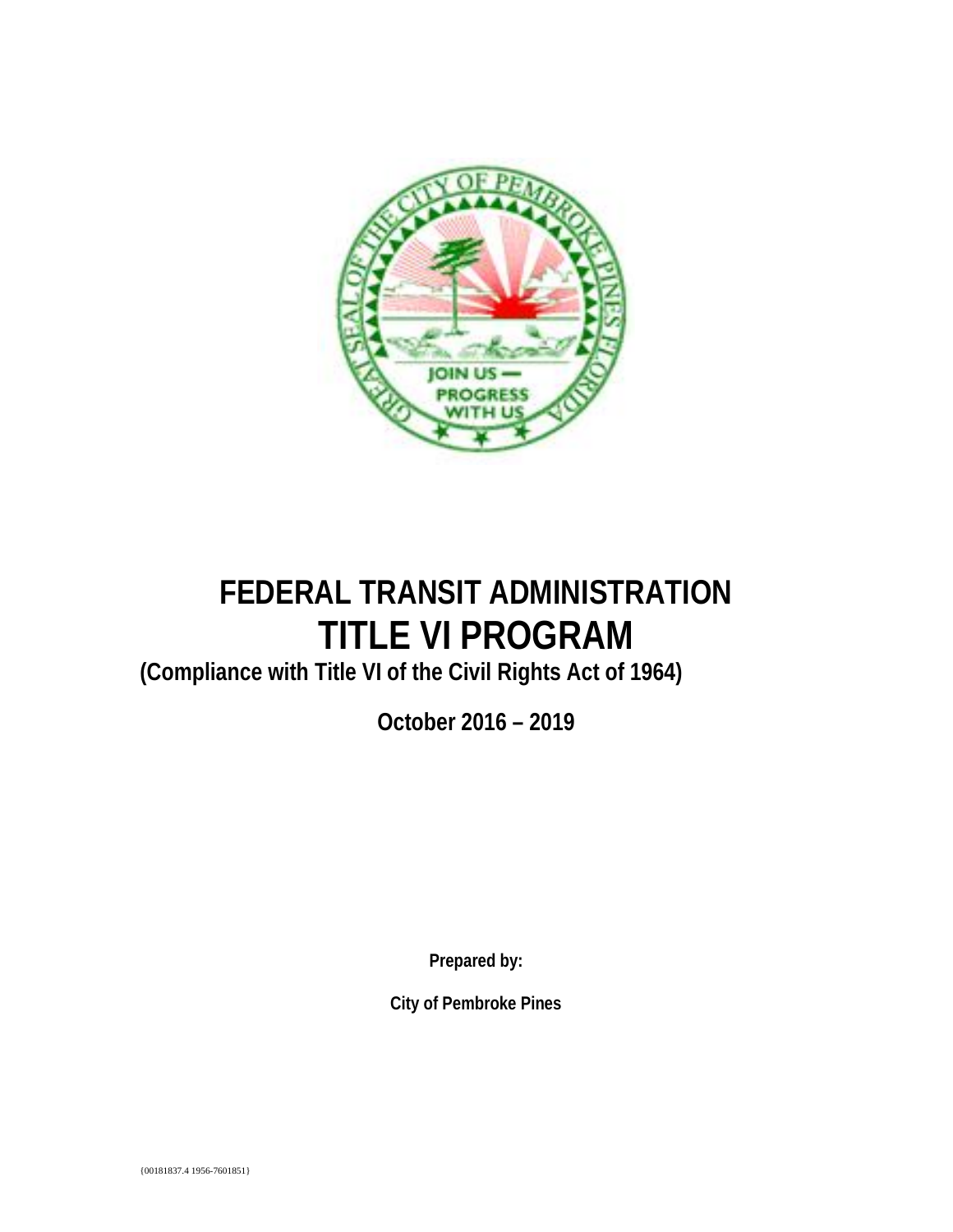## **TABLE OF CONTENTS**

| I.   |                                  | <b>PLAN STATEMENT</b>                                                                                                                                                                                                                                                                                                                         | Page<br>3                                         |
|------|----------------------------------|-----------------------------------------------------------------------------------------------------------------------------------------------------------------------------------------------------------------------------------------------------------------------------------------------------------------------------------------------|---------------------------------------------------|
| ΙΙ.  |                                  | DESCRIPTION OF CITY OF PEMBROKE PINES                                                                                                                                                                                                                                                                                                         | 4                                                 |
|      | А.                               | Description of City of Pembroke Pines Transportation Division<br>Senior Transportation<br>1.<br>$\overline{2}$ .<br><b>Community Bus Service</b>                                                                                                                                                                                              | 4<br>5<br>5                                       |
| III. |                                  | <b>GENERAL REPORTING REQUIREMENTS AND GUIDELINES</b>                                                                                                                                                                                                                                                                                          | 6                                                 |
|      | А.<br><b>B.</b><br>C.<br>D.      | <b>FTA RECIPIENT</b><br>Non-Discrimination Requirements Clause<br><b>Annual Certifications and Assurances</b><br>Title VI Complaint Procedures and Investigations<br>Filing of Title VI Complaints of Discrimination<br>1.<br>2.<br><b>Tracking and Investigating Process</b><br>3.<br>Appeal of Determination<br><b>Complaint Form</b><br>4. | 6<br>6<br>6<br>6<br>$\overline{1}$<br>8<br>8<br>9 |
|      | Ε.                               | Limited English Proficiency (LEP) Plan Procedure<br>1.<br><b>LEP Plan</b><br>2.<br>Four Factor Analysis<br>3 <sub>1</sub><br>Notification and Dissemination to the Public<br>4.<br>Language Assistance Plan                                                                                                                                   | 9<br>9<br>9<br>10<br>11                           |
|      | F.<br>G.<br>Η.<br>I.<br>J.<br>К. | <b>Public Outreach and Involvement Activities</b><br><b>Public Participation Plan</b><br>Guidance on Conducting an Analysis of Construction Projects<br>Guidance on Promoting Inclusive Public Participation<br><b>Subcontracts and Vendors</b><br>Record Keeping                                                                             | 11<br>14<br>11<br>12<br>16<br>17                  |

#### **APPENDICES**

- A. Public Notice of Rights Under Title VI
- B. Complaint Form<br>C-1. Letter Acknowled
- Letter Acknowledging Complaint
- C-2. Letter Notifying Complainant that Complaint is Substantiated<br>C-3. Letter Notifying Complainant that Complaint is Not-Substantia
- C-3. Letter Notifying Complainant that Complaint is Not-Substantiated<br>D. Language Spoken At Home Chart
- Language Spoken At Home Chart
- E. Place of Birth By Language Spoken At Home and Ability to Speak English in the United States Chart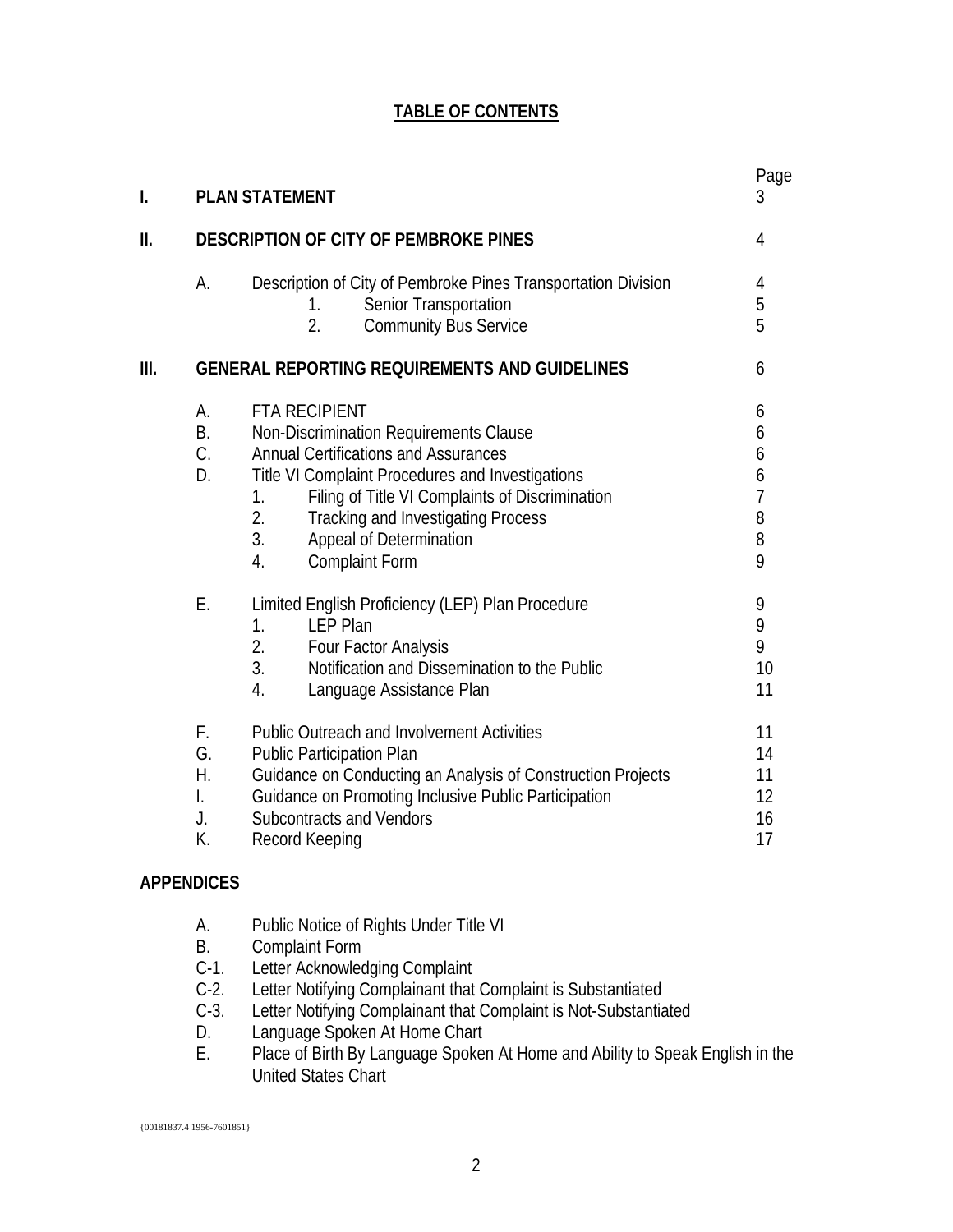- F. Language Spoken At Home By Ability to Speak English For the Population 5 Years and Over
- G. List of Title VI Investigations, Complaints, and Lawsuits<br>H. Employee Annual Education Form
- H. Employee Annual Education Form<br>I. Minority Representation on Commit
- I. Minority Representation on Committees and Councils<br>J. Acknowledgement of Receipt of Title VI Plan
- Acknowledgement of Receipt of Title VI Plan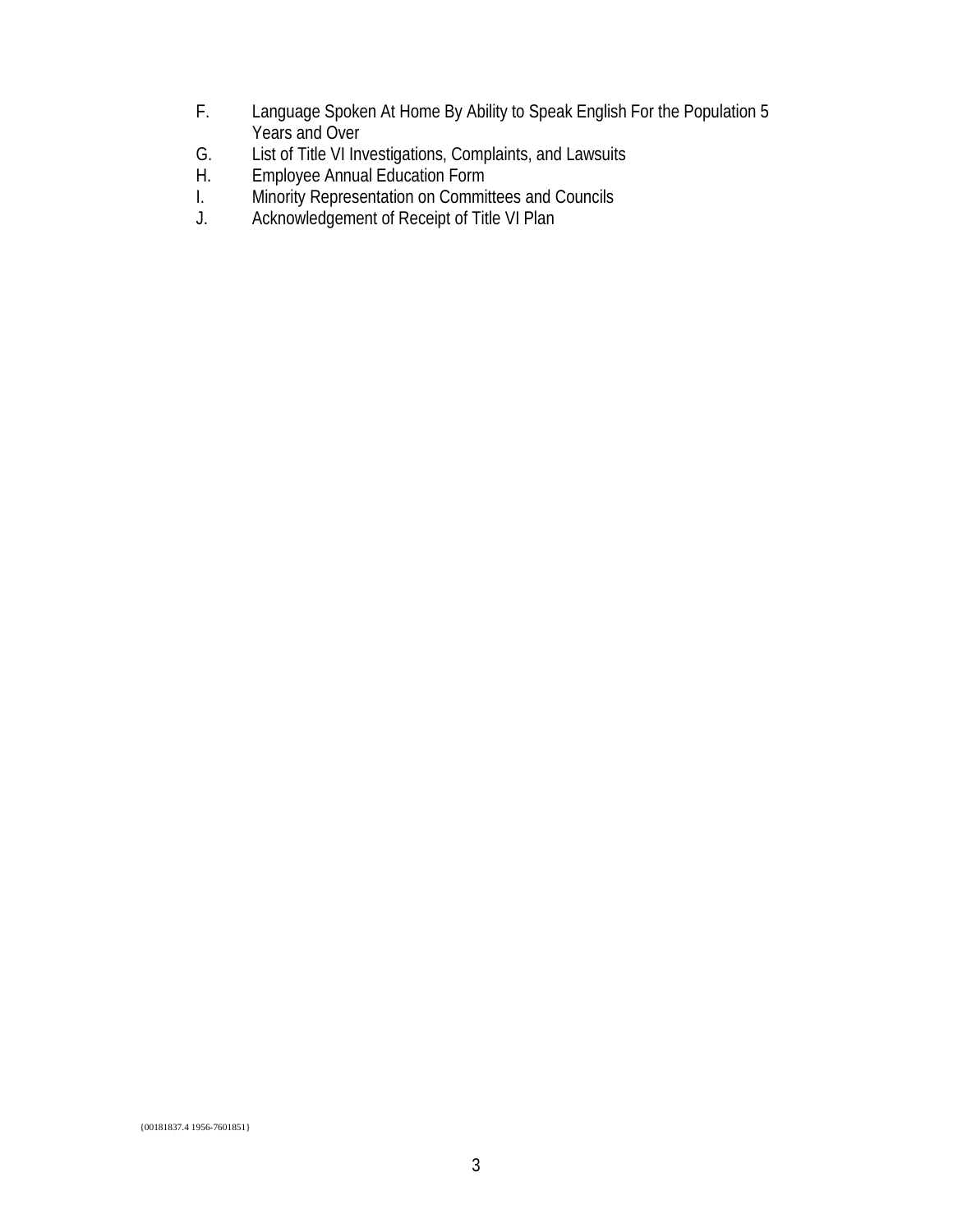#### **I. PLAN STATEMENT**

This Title VI Program Plan for the period October 2016 – 2019, is submitted by the City of Pembroke Pines.

The City of Pembroke Pines' Transportation Division is operated and maintained by third party contractor, Transportation Authority and provides fixed route and Senior Transportation services primarily in the City of Pembroke Pines and in designated areas in the cities of Cooper City, Miramar and Hollywood.

To meet the compliance requirements of Title VI of the Civil Rights Act of 1964, recipients and subrecipients of Federal Transit Administration (FTA) funding must provide guidelines to ensure that their programs, policies, and activities abide by the following U.S. Department of Transportation (DOT) Title VI regulations:

*Title VI of the Civil Rights Act of 1964, as amended, protects any person in the United States on the ground of race, color, or national origin from being excluded from participation, from being denied the benefits of, or be otherwise subjected to discrimination under any program or activity receiving Federal financial assistance from the Department of Transportation.*

As a sub-recipient of FTA funding, The City of Pembroke Pines has prepared this Title VI Program Plan in accordance with the requirements specified in the *FTA Circular 4702.1B, Title VI Requirements and Guidelines for Federal Transit Administration Recipients,* dated October 1, 2012. The City of Pembroke Pines will, along with all contractors and sub-contractors, ensure full compliance with this Title VI Program Plan.

Title VI Coordinator Contact Information City Transportation Division Attention: Jacque-Ann Isaacs, Transportation Administrator 301 NW 103rd Avenue Pembroke Pines, FL 33026 email: [jisaacs@ppines.com](mailto:jisaacs@ppines.com) 954-450-6850

#### **II. CITY OF PEMBROKE PINES**

The City of Pembroke Pines (the "City") was incorporated in 1960. In 1995, in response to growing community needs, the City financed and constructed a 52,000 square foot community center, the Southwest Focal Point Community Center renamed the Carl Shechter Southwest Focal Point Community Center (the "SW Focal Point"). The City, through the SW Focal Point, which is located at 301 N.W. 103rd Avenue, Pembroke Pines, FL 33026, is committed to providing services that enhance the quality of life for the public at large with special attention devoted to seniors residing in the local communities. Some of those services include transportation, geriatric medical care, health support, nutrition programs, adult and Alzheimer's day care, social support, information and referrals, counseling, recreation and leisure. It's mission is: 1) to provide a centralized, welcoming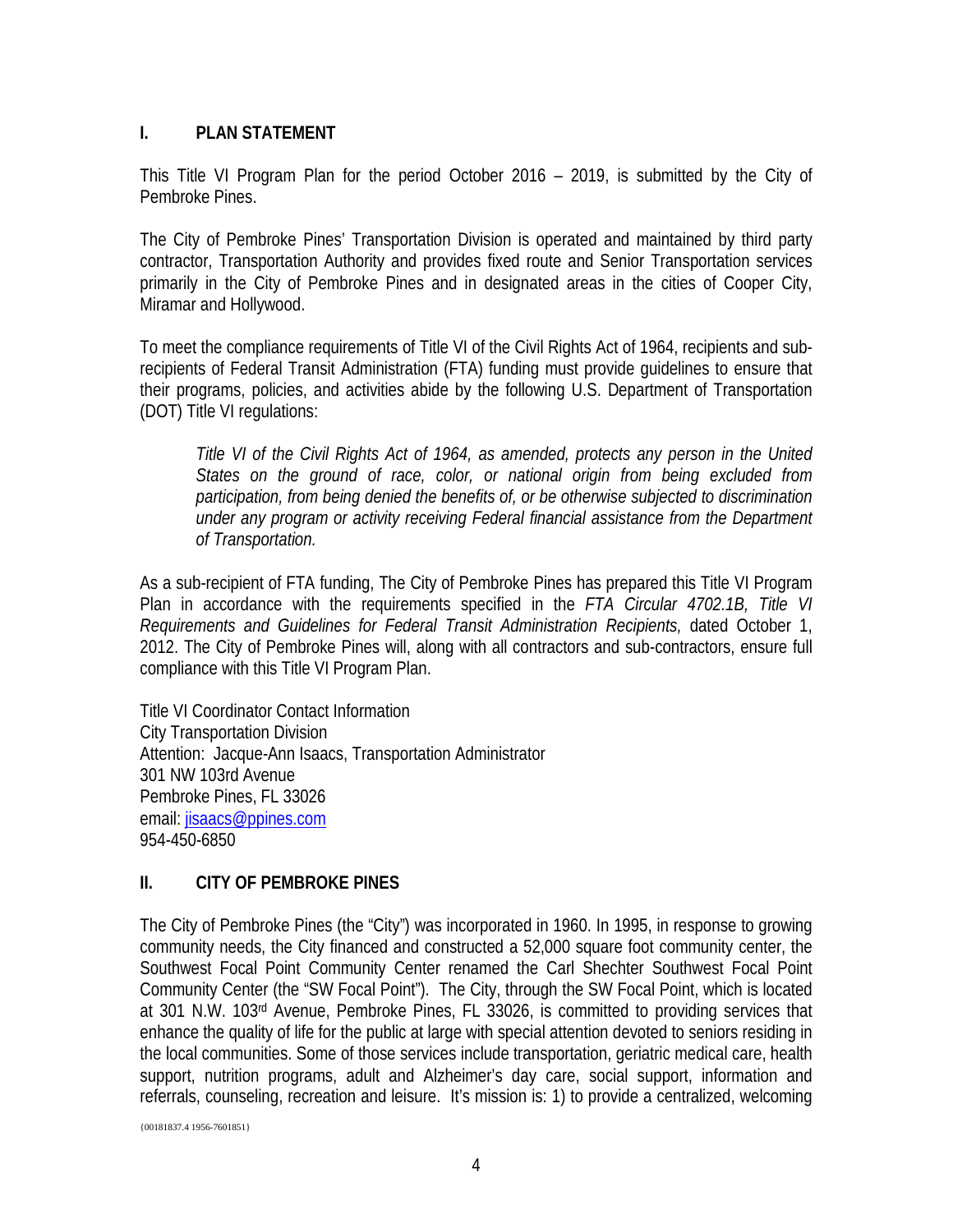facility that attracts seniors and encourages them to stay active and healthy; 2) to provide services, housing and transportation that allow seniors to live on their own longer; and 3) to be a resource and gathering point for the community, encouraging community-wide and multigenerational use and events.

#### **A. DESCRIPTION OF CITY OF PEMBROKE PINES, TRANSPORTATION DIVISION**

The City of Pembroke Pines has an agreement with the Aging and Disability Resource Center of Broward County and Broward County to provide Senior Transportation and fixed route transportation services respectively. The City contracts with The Transportation Authority, LLC to manage day-to-day operations and with Vera-Williamson Investments, Inc. to provide preventive maintenance and repairs. Transportation services are directed by the City's Community Services Director, Jay Shechter and finances are administered by Administrative Assistant, Astrid Grosso. The Transportation Authority, LLC, has five administrative staff (President Richard Passero, Transportation Administrator Jacque-Ann Isaacs, District Manager Evelyn Marti, Dispatcher/Operations Specialist Jessica Matos, Scheduler/Clerical Specialist Kemberny Pierre, two (2) part-time clerks and thirty (30) van drivers.)

The Transportation Authority, LLC is responsible for insurance of the vehicles (liability) and the City of Pembroke Pines is responsible for the physical damage of the City's vehicles. The Transportation Authority, LLC. is responsible for the hiring and training of administrative staff and drivers and for insuring its personnel. In compliance with the provision of Florida Statute (FS) 341.061 and Rule, Chapter 14-90, Florida Administrative Code, The Transportation Authority, LLC, maintains a structured System Safety Program Plan to ensure the overall safety of the program. This facet of the operation is critical as the issue of safety is considered a high priority for both staff and members. The 27 vehicles used in the transport of members are housed in a reserved area at the site of the Transportation Authority, LLC, 901 Poinciana Drive, Pembroke Pines, FL 33025. Eighty-two percent (82%) of the vehicles are wheelchair accessible which meet all applicable Americans with Disabilities Act regulations. The City operates two (2) programs – Senior Transportation service and the Community Bus (fixed Route) service. There is no cost to use this service.

*Mission Statement:* The City is committed to providing safe, reliable, and efficient transportation services to the community via a coordinated system of social service, Senior Transportation service and fixed route service, while keeping client expectation and changing needs as a high priority.

#### **1. DESCRIPTION OF Senior Transportation Service**

Since January 2002, the City has been a subcontractor to the Aging and Disability Resource Center of Broward County f/k/a the Areawide Council on Aging of Broward County, for providing transportation services as mandated by the 2002 Older Americans Act Title IIIB. Free Senior Transportation service is provided to and from the SW Focal Point, medical/dental appointments, pharmacies, social agencies, legal agencies, post offices, banks, grocery stores, and center sponsored field trips.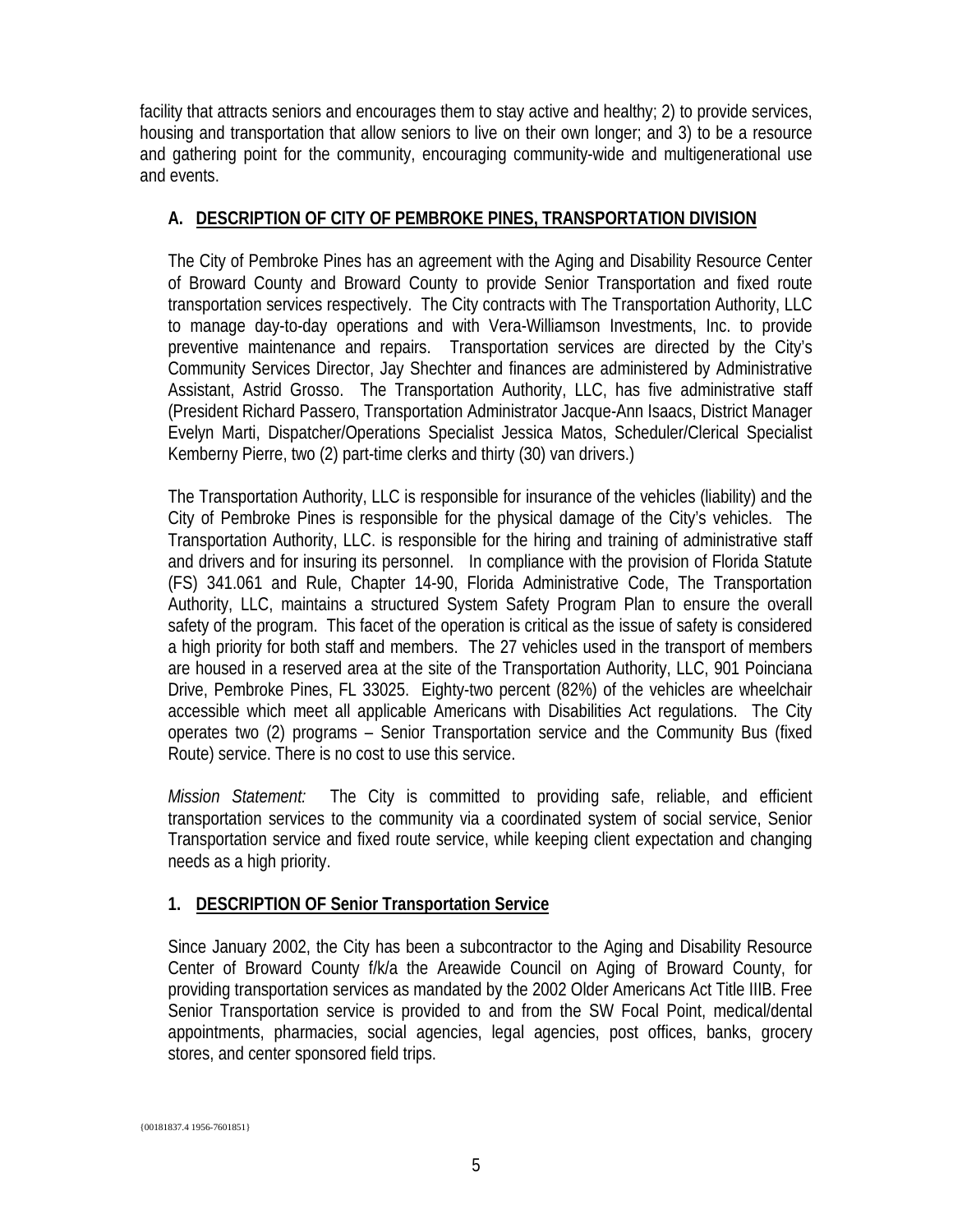Individuals participating in the program must be registered clients, 55 years and older residing in the Southwest section of Broward County who do not have access to other forms of transportation. The City's service area boundaries span from County Line Road South, 441 East, State Road 84 North and US 27 West.

## **2. DESCRIPTION OF Community Bus (Fixed-Route) Service**

In 1994, the City of Pembroke Pines entered into an interlocal agreement with Broward County Transit (BCT) to offer community bus service to residents in Pembroke Pines. The service seeks to increase the number of destinations within the city limits that can be reached through public transit. The Community Bus Service is designed to operate in conjunction with BCT routes. Community buses service residential areas freeing the larger BCT fixed-route buses to travel along major thoroughfares as part of a bus system network. While BCT routes serve mainly arterial corridors, community buses can penetrate into neighborhoods and create shortdistance linkages between origins and destinations. The City operates 7 community bus service routes–five (5) servicing western Pembroke Pines and two (2) servicing eastern Pembroke Pines.

## **III. GENERAL REPORTING REQUIREMENTS AND GUIDELINES**

## **A. FTA RECIPIENT**

The City is a sub-recipient of Federal Transit Administration (FTA) funds. The City provides transportation service primarily in Pembroke Pines and designated areas in Cooper City, Hollywood and Miramar. Therefore, in accordance with FTA Circular 4702.1B, dated October 1, 2012, the City is required to follow guidelines set forth for *Title VI Requirements and Guidelines for Federal Transit Administration Recipients.* Accordingly, the City is required to submit a Title VI program update report every three (3) years.

## **B. NON-DISCRIMINATION REQUIREMENTS CLAUSE**

Under Title VI of the Civil Rights Act of 1964, as amended, and as sub-recipients of federal financial assistance, the City, without regard to race, color, or national origin, operates and plans for transportation services so that: transportation benefits and services are available and distributed equitably; transportation services are adequate to provide access and mobility for all within the geographic area served; opportunities to participate in the transit planning and decision-making process are provided to everyone; decisions on the locations of transit facilities and services are carried out equitably; and that remedial and corrective actions are undertaken to prevent discriminatory treatment of any beneficiary.

## **C. ANNUAL CERTIFICATIONS AND ASSURANCES**

As a federal grant sub-recipient, the City files its annual Title VI Certifications and Assurances with the South Florida Regional Authority via e-mail to Carla D. McKeever at *mckeeverc@sfrta.fl.gov*.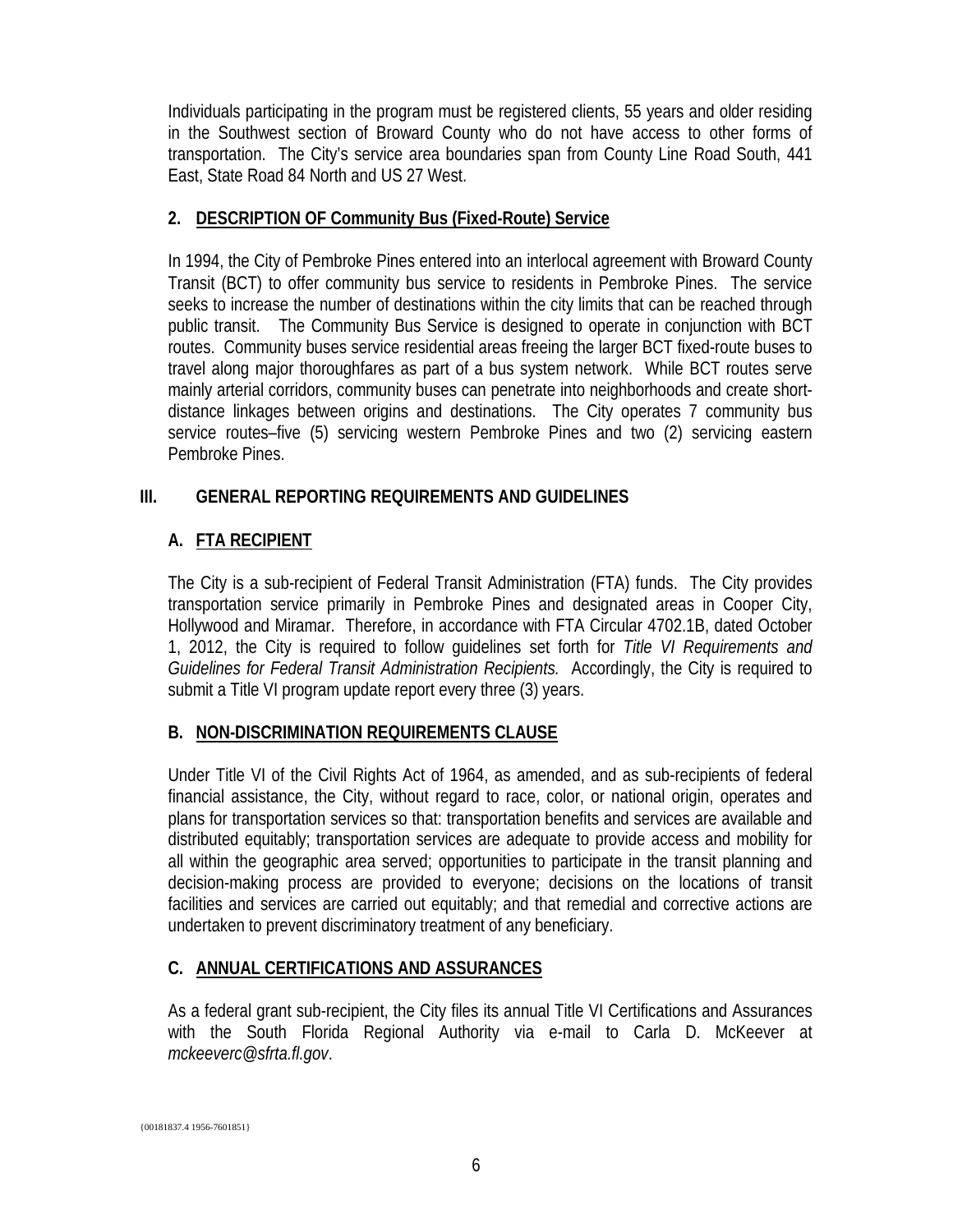## **D. TITLE VI COMPLAINT FORMS, PROCEDURES AND INVESTIGATIONS**

The objectives of the Federal Transit Administration's (FTA) Title VI program, as set forth in FTA Circular 4702.1B are:

- To ensure that FTA-assisted benefits and related services are made available and are equitably distributed without regard to race, color, or national origin;
- To ensure that the level and quality of FTA-assisted transit services are sufficient to provide equal access and mobility for any person without regard to race, color, or national origin;
- To ensure that opportunities to participate in the transit planning and decision-making process are provided to persons without regard to race, color, or national origin;
- To ensure that decisions on the location of transit services and facilities are made without regard to race, color, or national origin; and
- To ensure that corrective and remedial action is taken by all applicants and recipients of FTA assistance to prevent discriminatory treatment of any beneficiary based on race, color, or national origin.

The City is committed to ensuring that no person is excluded from participation in, or denied the benefits of, its transportation program, policy or activity on the basis of race, color or national origin as protected by Title VI of the Civil Rights Act of 1964.

#### **1. Complaint Procedures**

#### **How to file a Title VI Complaint?**

The complainant may file a signed, written complaint up to one hundred and eighty (180) days from the date of the alleged discrimination The complaint should include the following information:

Your name, mailing address, and how to contact you (i.e., telephone number, email address, etc.)

How, when, where and why you believe you were discriminated against. Include the location, names and contact information of any witnesses.

Other information that you deem significant.

The Title VI Complaint Form which is attached hereto as **Appendix B-1**, may be used to submit the complaint information. The complaint may be filed in writing to the City of Pembroke Pines at the following address:

**City of Pembroke Pines Transportation Division Attention: Jacque-Ann Isaacs, Transportation Administrator 301 NW 103rd Avenue**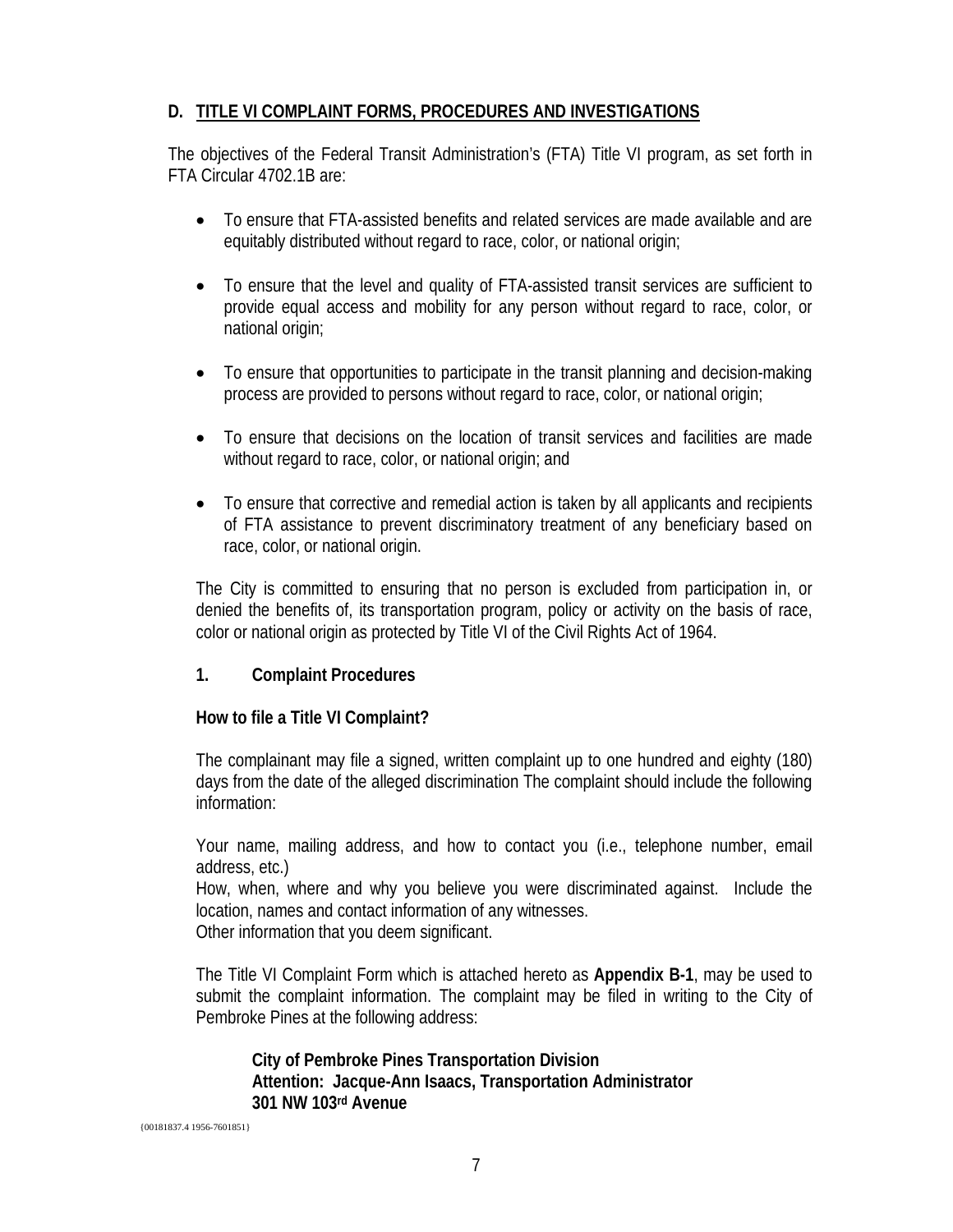#### **Pembroke Pines, FL 33026 email: [jisaacs@ppines.com](mailto:jisaacs@ppines.com) 954-450-6850**

NOTE: The City of Pembroke Pines encourages all complainants to certify all mail that is sent through the U.S. Postal Service and/or ensure that all written correspondence can be tracked easily. Complaint must be mailed to the Title VI Coordinator no later than 180 days from the alleged date of discrimination.

## **2. Complaint Procedure**

All complaints will be investigated promptly. Upon receipt of a signed complaint, within seven (7) business days, a City supervisor or designee will meet or speak with the complainant, if possible. In addition, the complainant will receive a Letter Acknowledging Receipt of Complaint, see **Appendix C-1**, which is attached hereto. Interviews may also be conducted with other persons who may have information about the alleged discriminatory program, policy or activity and may review records or documents relevant to the complaint. The City will record and maintain a list of any active Title VI investigations, complaints and lawsuits. This list shall include the date of the investigation, lawsuit, or complaint was filed; a summary of the allegation(s); the status of the investigation, lawsuit or complaint; and actions taken by the City in response to the investigation, lawsuit or complaint.

The investigation process shall be completed within sixty (60) business days of receiving the written complaint. Upon completion of the investigation, a final report will be completed for the President of Transportation Authority and the Community Services Director. If a Title VI violation is found, remedial steps as appropriate will be taken immediately. The Complainant will also receive written notice of investigation's findings and be advised of the remedial actions that will be taken. If there is a finding of no discrimination, the complainant will receive written notice of the finding of "no discrimination" and will be provided information regarding his or her right to appeal that decision. If the investigator is not contacted by the complainant or does not receive the notice of appeal within thirty (30) days, the Title VI Coordinator can administratively close the case. A case can also be administratively closed if the complainant no longer wishes to pursue their case.

A complainant may also file the initial Title VI Complaint directly with the FTA at the above address. Complaints filed directly with the FTA must be filed no later than 180 days after the date of the alleged discrimination.

A copy of this Complaint Procedure shall be translated into Creole and Spanish and is identically set-forth in Appendix B-2.

#### **3. Appeal of Determination**

Upon completion of the investigation, a timely written notification of disposition will be sent by certified mail to the complainant or his/her representative. If the complainant disagrees with the decision, he/she will be notified of the right to request reconsideration within thirty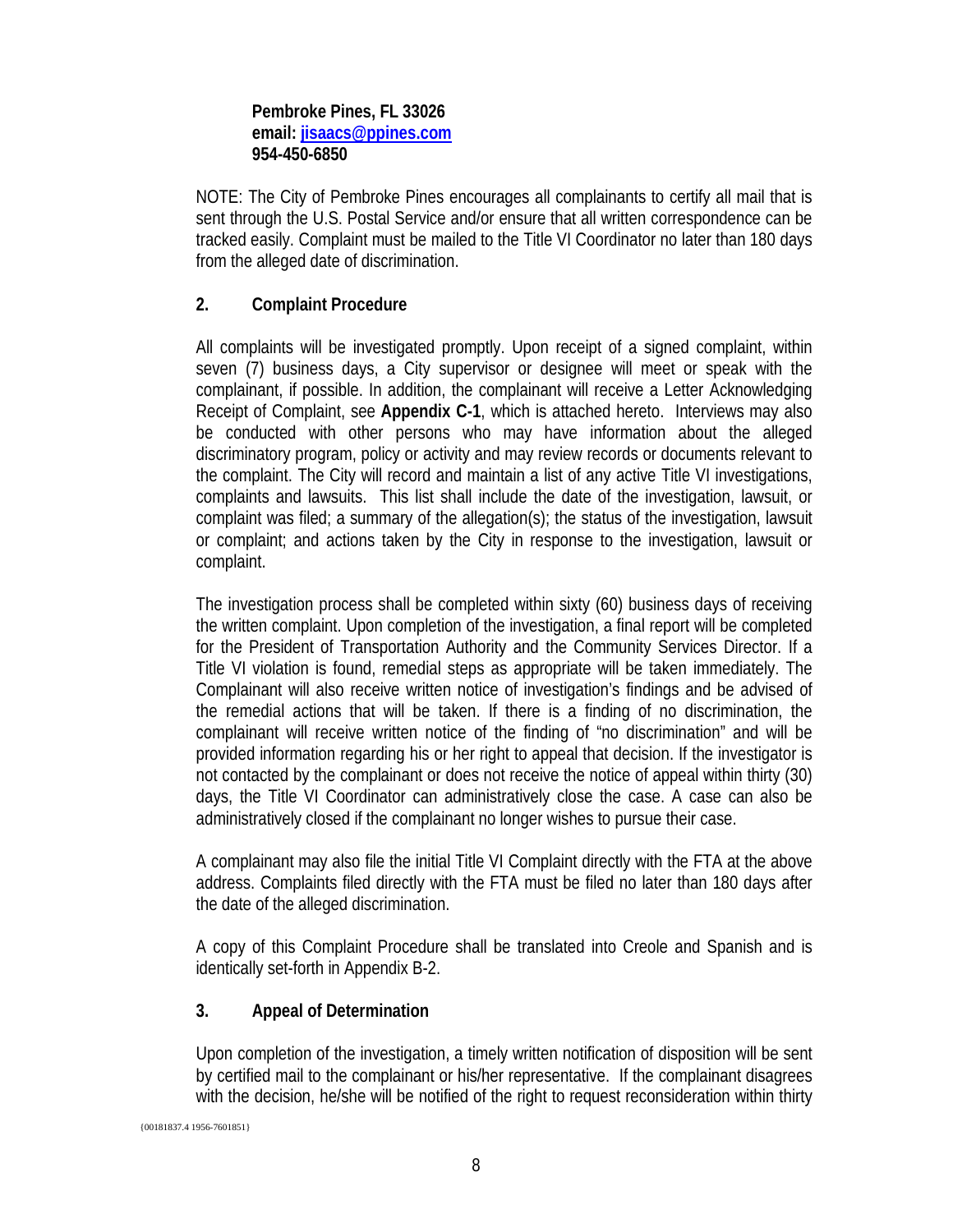(30) days, or to file a complaint with Federal Transit Administration at the following address:

**Federal Transit Administration Attention: Region IV Civil Rights Officer 230 Peachtree St.,N.W. Suite 800 Atlanta, GA 30303,** 

or by calling

**(404) 865-5628.** 

## **4. Complaint Form**

The City has included in its Title VI Complaint Procedures, the following criteria:

- Information on tracking and investigating Title VI complaints, and ensuring that the complaints are processed as outlined under 49 CFR Part 21 and Title VI of 1964 regulations;
- A copy of its Title VI complaint form, which conforms with Title VI of 1964 regulations **(See Appendix B-1– Complaint Form)**;
- A copy of its Title VI notice to beneficiaries, translated into Creole and Spanish. **(See APPENDIX A – Notice of Rights)**

## **E. LIMITED ENGLISH PROFICIENCY PLAN PROCEDURE**

Federal regulations require that recipients of federal funds take reasonable steps to ensure meaningful access to their benefits, services, information, and other important portions of their programs and activities for persons with Limited English Proficiency (LEP). Under these regulations, programs and activities normally provided in English must be accessible to persons who have a limited ability to speak, read, write, or understand English. Otherwise, English-only services may be discriminatory on the basis of national origin, in violation of Title VI of the Civil Rights Act of 1964, as amended, and its regulations.

The City supports the goal of the U.S. Department of Transportation LEP Guidance (USDOT 2005) to provide meaningful access to its services by LEP persons.

## **1. LEP Plan**

## **Four Factor Analysis**

The analysis provided in this report has been developed to identify, LEP populations that may use Pembroke Pines transportation services and identify needs for language assistance. The analysis is based on the "Four Factor Analysis" presented in Implementing the Department of Transportation's Policy Guidance Concerning Recipients' Responsibilities to Limited English Proficient (LEP) Persons which considers the following factors: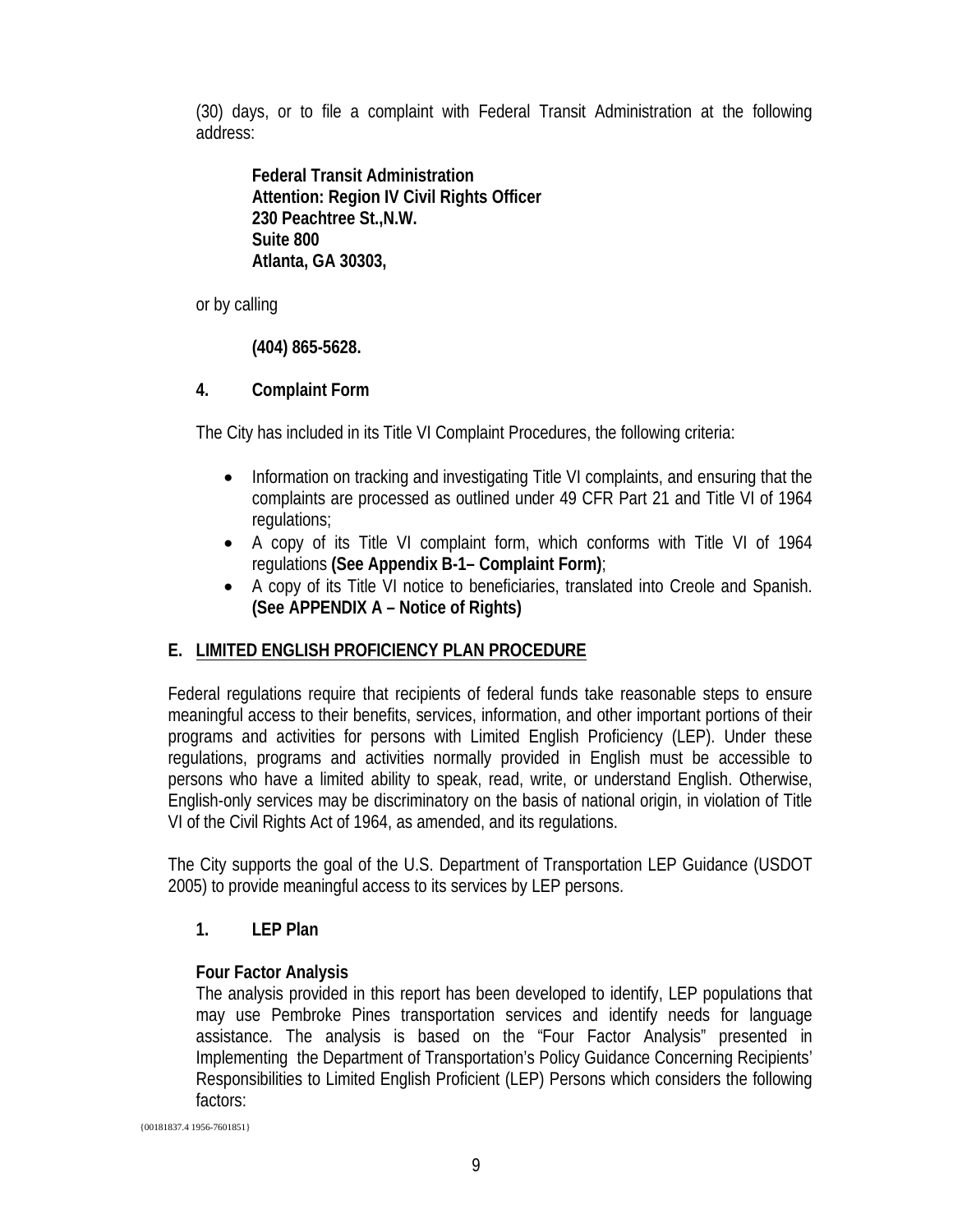- 1. The number or proportion of LEP persons in the service area who may be served or are likely to encounter Pembroke Pines Transportation program, activity or service.
- 2. The frequency with which LEP persons come in contact with Pembroke Pines' Transportation program, activity or service.
- 3. The nature and importance of programs, activities or services provided by Pembroke Pines' Transportation program, activity or service to the LEP population.
- 4. The resources available to Pembroke Pines' Transportation program, activity or service and overall cost to provide LEP assistance.

#### **Factor 1: The Number and Proportion of LEP Persons Serviced or Encountered in Eligible Service Population**

Based on data from the 2010 U.S. Census, the largest population of LEP persons in Pembroke Pines is made up of those speaking Spanish. According to the 2010 census, more than 41% of LEP residents are classified as Hispanic or Latino. **(See Appendix D– Limited English Proficiency (LEP) Chart)**

In addition, the *American Community Survey for Pembroke Pines* estimates that more than 48% of the City's residents speak a language other than English at home. Among the foreign language speakers, over 39% are Spanish speakers. (**See Appendix E-Languages Spoken At Home**)

Pembroke Pines Transportation's service area has LEP populations which qualify for the Safe Harbor Provision. As shown in Appendix F, of the 151,330 population in Pembroke Pines, 78,494 or 51.9% speak English only. There are 21,824 or over 14% of resident Spanish speakers who speak English less than "very well". (**See Appendix E-Place of Birth By Language Spoken at Home and Ability to Speak English in the United States**).

Spanish speakers are the primary LEP persons likely to utilize the City's services. For the Pembroke Pines Transportation service area, the American Community Survey of the U.S. Census Bureau shows that among the area's population of 151,330, for groups who speak English "less than very well", 21,824 speak Spanish and 4,127 speak other languages. (**See Appendix E-Place of Birth By Language Spoken at Home and Ability to Speak English in the United States)**.

The American Community Survey indicates that the other languages spoken in Pembroke Pines include French (including Patois, Cajun) which 1,487 residents speak and among those residents, 247 of them indicate that they speak English less than "very well". The Survey also demonstrates that 4382 residents speak French Creole of which 1,440 residents describe themselves as speaking English less than "very well". Thus, residents who speak French Creole will probably also utilize Pembroke Pines' Transporation service. (**See Appendix F-Language Spoken at Home By Ability to Speak English For the Population 5 Years and Over).**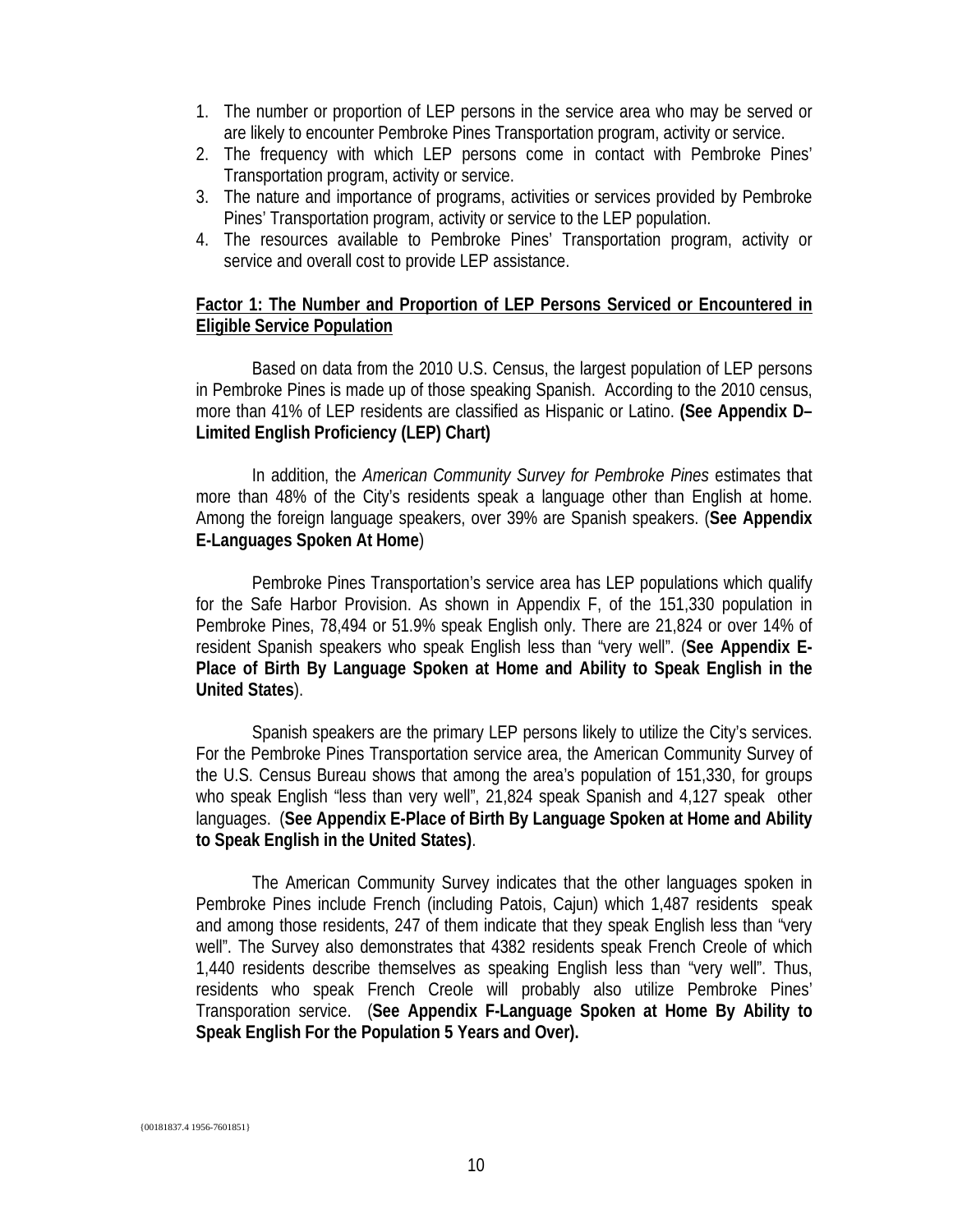#### **Factor 2: The Frequency with which LEP individuals Come Into Contact With Your Programs, Activities, and Services**

Pembroke Pines Transportation Division has accessed the frequency with which LEP individuals come into contact with the transit system. The methods utilized for this assessment include analysis of Census data. The Pembroke Pines Transportation Division will also examine phone inquiries, requests for translated documents, and survey staff to determine how many LEP individuals they interact with each day. As discussed above, Census data indicates that individuals whom speak Spanish are our most prevelent LEP group. Pembroke Pines Transportation Division will obtain feedback from staff regarding their daily interactions with LEP persons. The Pembroke Pines Transportation Division will also record how many requests for translated documents the division receives each year. As discussed above, Census data indicates that individuals whom speak Spanish are our most prevalent LEP group.

#### **Factor 3: The Nature and Importance of the Program, Activity, or Service Provided by the Recipient to People's Lives**

Public transportation and regional transportation is vital to many people's lives. According to the Department of Transportation's *Policy Guidance Concerning Recipient's Responsibilities to LEP Persons*, providing public transportation access to LEP persons is crucial. An LEP person's inability to utilize effectively public transportation may adversely affect his or her ability to obtain health care, or education, or access to employment. An annual transportation survey is conducted to collect data on the satisfaction for Pembroke Pines Transportation services.

#### **Factor 4: The Resources Available to the Recipient and Costs**

The City is committed to providing meaningful access to its transit services for LEP persons. Its offices are located in the Southwest Focal Point Community Center, which has Spanish-speaking and Haitian-Creole speaking employees available to assist with inquiries from LEP persons. Bus Drivers also provide interpretation services to clients as necessary. Employment of sixteen (16) Spanish Speaking employees costs approximately \$545,523.00 annually. In addition, community bus information is available through the Broward County Elder Helpline, which is administered by the Areawide Council on Aging of Broward County, Inc*.* Assistance is available in English, Spanish, and Creole.

#### **Notification and Dissemination to the Public**

- Pembroke Pines Transportation has included its LEP Plan with its Title VI Policy and Complaint Procedures.
- Pembroke Pines Transportation Division notifies the public of Title VI protections by posting notices in three (3) languages – English, Creole and Spanish–on the City's web page, on all the vehicles utilized for transport and subject to This Title VI Program Plan, and on bulletin boards at the Southwest Focal Point Community Center (**See APPENDIX A–Notice of Rights**).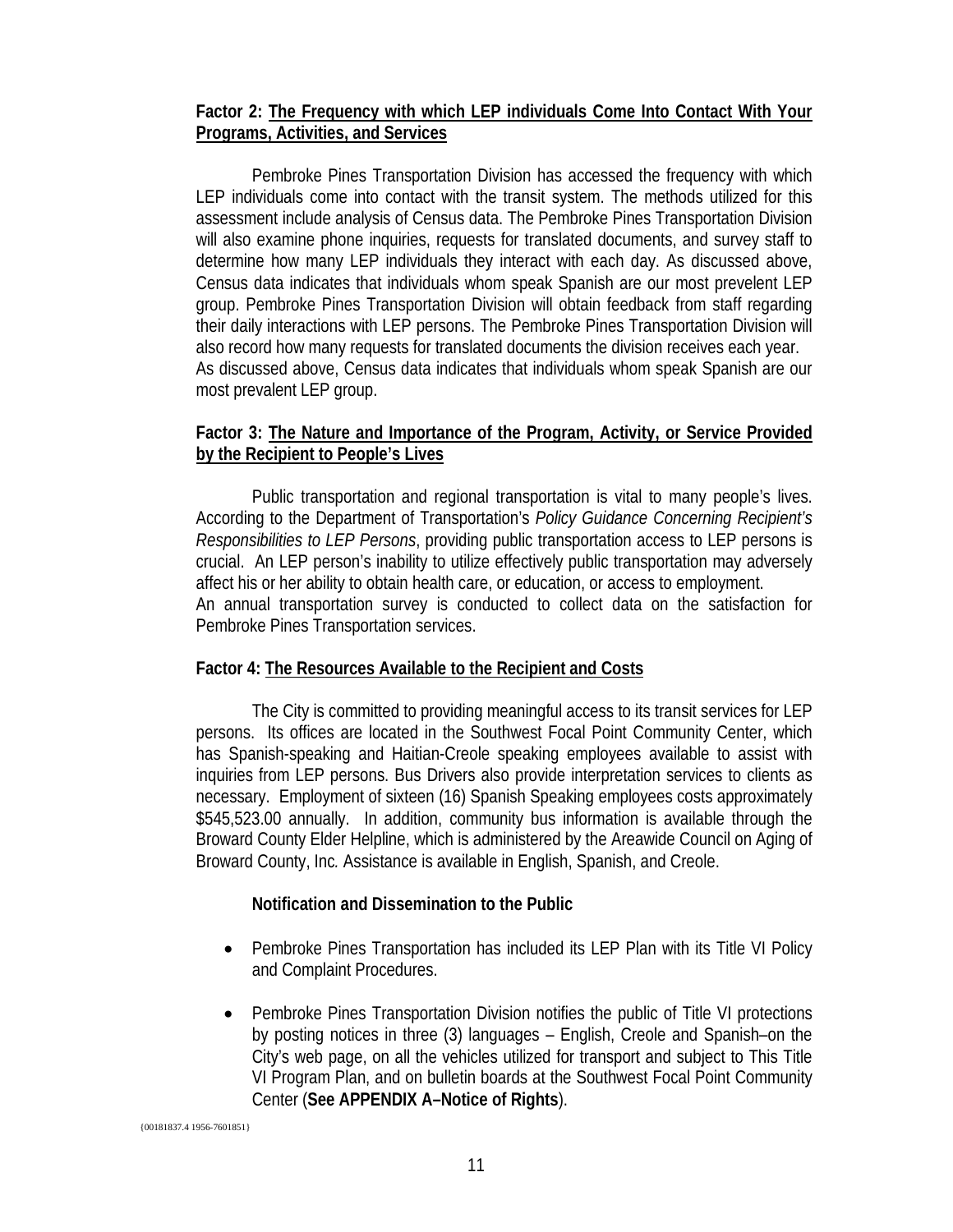- The Pembroke Pines Transportation Division shall make available a copy of the Complaint Form and Complaint Procedure in English, Spanish, and Creole and shall post these documents on the City's website and on the bulletin boards at the Southwest Focal Point Community Center. Specifically, the Rider's Guide, Notice of Rights, and Complaint forms are translated in Spanish and the Notice of Rights and Complaint forms are translated in Creole.
- When an interpreter is needed, staff will obtain services of a professional translation service or qualified community volunteers.

#### **Language Assistance Plan**

In developing a Language Assistance Plan, FTA guidance recommends the analysis of the following five elements:

- 1. Identifying LEP individuals who need language assistance
- 2. Providing language assistance measures
- 3. Training staff
- 4. Providing notice to LEP persons
- 5. Monitoring and updating the plan

The five elements are addressed below.

#### **Element 1: Identifying LEP Individuals Who Need Language Assistance**

Pembroke Pines Transportation Division will assess of the number or proportion of LEP individuals eligible to be serviced or encountered and the frequency of encounters pursuant to the first two factors in the four-factor analysis.

Pembroke Pines Transportation Division has identified the number and proportion of LEP individuals within its service area using United States Census data American Community Survey 5- Year Estimate (see Appendix E). The Census data indicates that 51.9% of the service area population speaks English only. The largest non-English spoken language in the service area is Spanish or Spanish Creole (39.6%). Of those who primary spoken language is Spanish or Spanish Creole, approximately 13.81% identify themselves as speaking English less than "very well". Those residents whose primary language is not English or Spanish and who identify themselves as speaking English less than "very well" account for 3.24% of the service area population.

Pembroke Pines Transportation Division will identify language assistance need for an LEP group by:

1. Examining records to see if requests for language assistance have been received in the past, either at meetings or over the phone, to determine whether language assistance might be needed at future events or meetings.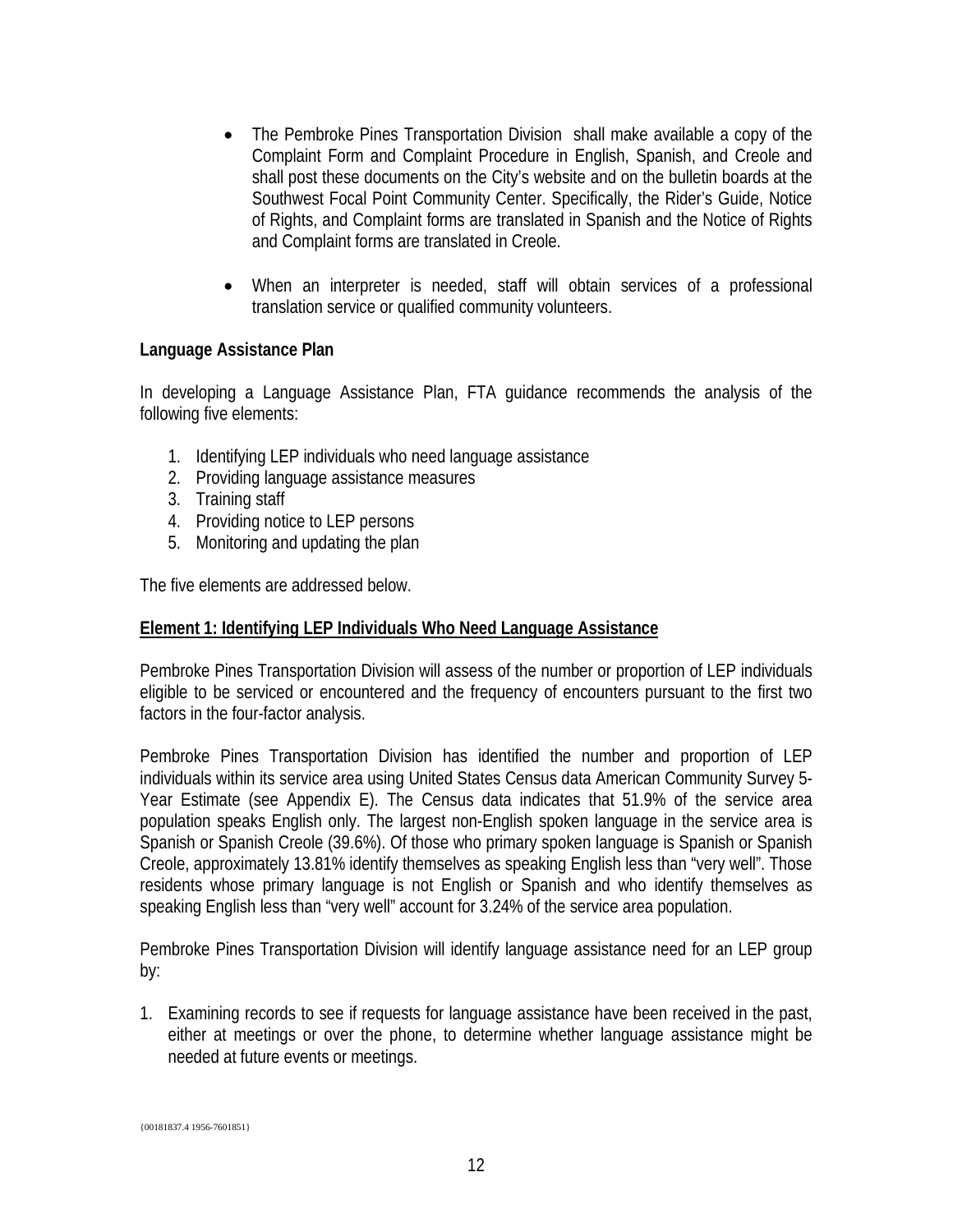2. Vehicle operators and front-line staff (i.e. Dispatchers, Transit Operation Supervisors, etc.) will be surveyed on their experience concerning any contacts with LEP persons during the previous year.

#### **Element 2: Language Assistance Measures**

Federal Guidance suggests that an effective LAP should include information about the ways in which language assistance will be provided. This refers to listing the different language services an agency provides and how staff can access this information.

For this task Federal Guidance recommends that transit agencies consider developing strategies that train staff as to how to effectively deal with LEP individuals when they either call the agency centers or otherwise interact with the agency.

Pembroke Pines Transportation Division will undertake the following actions to improve access to information and services for LEP individuals:

- 1. Provide bilingual staff at community events and public meetings as necessary.
- 2. Survey transit drivers and other front-line staff annually on their experience concerning any contacts with LEP persons during the previous year.
- 3. When an interpreter is needed in person or on the telephone, staff will attempt to access language assistance services from a professional translation service or qualified community volunteers.

#### **Element 3: Training Staff**

Federal guidance states staff members of an agency should know their obligations to provide meaningful access to information and services for LEP persons and that all employees in public contact positions should be properly trained.

Suggestions for implementing Element 3 of the Language Assistance Plan, involve: (1) identifying agency staff likely to come into contact with LEP individuals; (2) identifying existing staff training opportunities; (3) providing regular re-training for staff dealing with LEP individual needs; and (4) designing and implementing LEP training for agency staff.

Pembroke Pines Transportation Division, will train its administrative staff, customer service representatives and drivers. Several representatives are bilingual in English and Spanish.

The following training will be provided to admininstrative staff, customer service representatives, and drivers:

- 1. Information on Title VI Procedures and LEP responsibilities
- 2. Documentation of language assistance requests
- 3. How to handle a potential Title VI/LEP complaint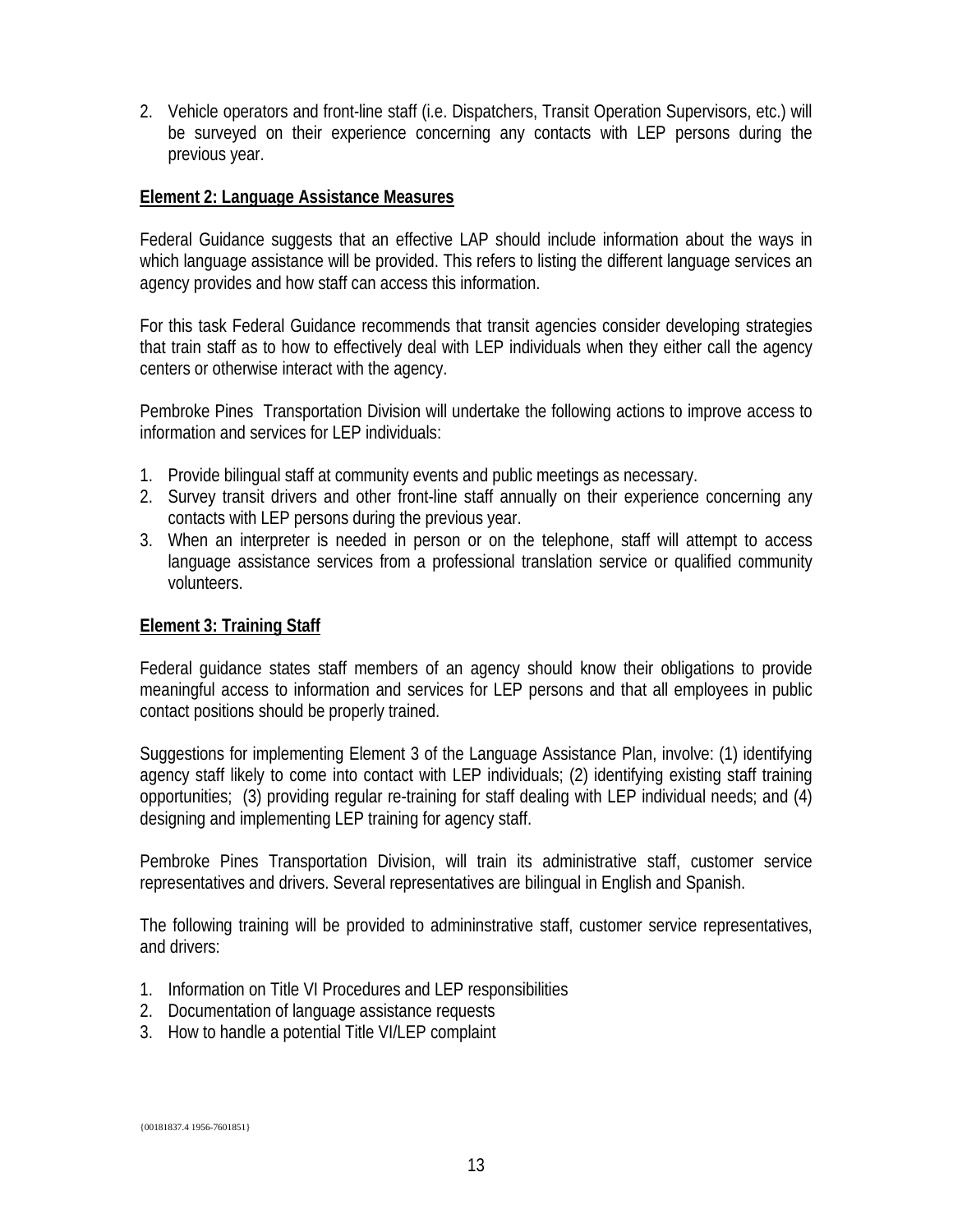## **Element 4: Providing Notice to LEP Persons**

Pembroke Pines Transportation Division makes Title VI information available in English and Spanish on the Agency's website. Key documents will be written in English and Spanish. Notices in different languages be made available in our main office. Additionally, when staff prepares a document or schedules a meeting, for which the target audience is expected to include LEP individuals, then documents, meeting notices, flyers, and agendas will be printed in an alternative language based on the known LEP population.

#### **Element 5: Monitoring and Updating the Plan**

The plan will be reviewed and updated on an ongoing basis. Updates will consider the following:

- The number of documented LEP person contacts encountered annually
- How the needs of LEP persons have been addressed
- Determination of the current LEP population in the service area
- Determination as to whether the need for translation services has changed
- Determine whether Pembroke Pines Transportation Division financial resources are sufficient to fund language assistance resources needed

Pembroke Pines Transportation Division Transportation understands the value that its service plays in the lives of individuals who rely on this service, and the importance of any measures undertaken to make the use of system easier. Pembroke Pines Transportation Division is open to suggestions from all sources, including customers, Pembroke Pines Transportation staff, other transportation agencies with similar experiences with LEP communities, and the general public, regarding additional methods to improve their accessibility to LEP communities.

## **F. PUBLIC OUTREACH AND INVOLVEMENT ACTIVITIES**

The FTA requires **recipients** to report certain general information to determine compliance with TITLE VI regulations. To ensure compliance with 49 CFR Section 21.9(b), FTA requires that all recipients document their compliance with this chapter by submitting a Title VI Program to FTA's regional civil rights officer once every three years. The submission shall include the following information:

- (1) A summary of public outreach and involvement activities undertaken since the last submission and a description of steps taken to ensure that minority and low-income people had meaningful access to these activities.
- (2) A copy of the agency's plan for providing language assistance for persons with limited English proficiency that was based on the DOT LEP Guidance or a copy of the agency's alternative framework for providing language assistance.
- (3) A copy of the agency procedures for tracking and investigating Title VI complaints.
- (4) A list of any Title VI investigations, complaints, or lawsuits filed with the agency since the time of the last submission. This list should include only those investigations, complaints, or lawsuits that pertain to the agency submitting the report, not necessarily the larger agency or department of which the entity is a part.
- (5) A copy of the agency's notice to the public that it complies with Title VI and instructions to the public on how to file a discrimination complaint.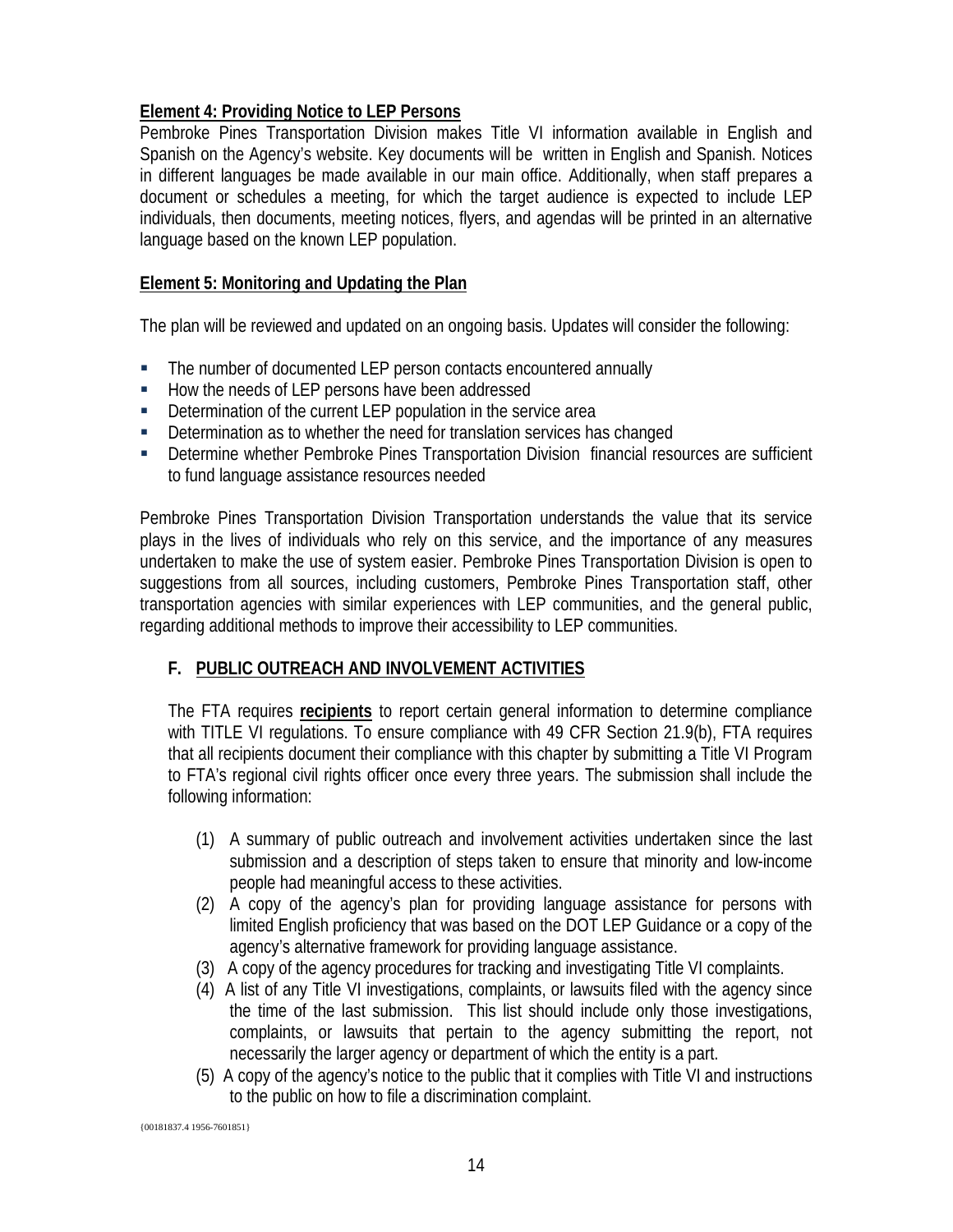The recipient, South Florida Regional Transit Administration, documents its compliance with these requirements by submitting a Title VI Program to FTA's regional civil rights officer once every three (3) years.

Pembroke Pines Transportation Division will utilize the following public outreach and involvement activities in an effort to ensure that minority and low-income people have meaningful access to the transportation system as outlined in the Public Participation Plan below.

#### **G. PUBLIC PARTICIPATION PLAN**

#### **Introduction**

The Public Participation Plan ("PPP") for Pembroke Pines Transportation Division was developed to ensure that all members of the public, including minorities and LEP populations are encouraged to participate in the decision making process for Pembroke Pines. Policy and service delivery decisions need to take into consideration community sentiment and public opinion based upon well-executed outreach efforts. The public outreach strategies described in the PPP are designed to provide the public with effective access to information about Pembroke Pines transportation services and to promote a variety of efficient and convenient methods for receiving and considering public comment prior to implementing changes to services. Pembroke Pines also recognizes the importance of many types of stakeholders in the decision-making process, including other units of government, metropolitan area agencies, community based organizations, major employers, passengers and the general public, including low-income, minority, LEP, and other traditionally underserved communities.

#### Public Participation Goals

The main goal of the PPP is to offer meaningful opportunities for all interested segments of the public including but not limited to, low-income, minority and LEP groups, to comment, about Pembroke Pines Transportation Division and its operations. The goals for this PPP shall include:

- **Inclusion and Diversity:** Pembroke Pines Transportation Division will proactively reach out and engage low-income, minority, and LEP populations for the Pembroke Pines Transportation service area so these groups have an opportunity to participate by:
	- o Engaging the business community in marketing and promotional efforts for transit services.
	- o Advertise in local publications the transit services being offered by the City.
	- o Promote the various transit options with the Chamber of Commerce, so that they may pass along the information throughout the business community.
	- o Advertise the various transit services on the local TV channel "OCTV".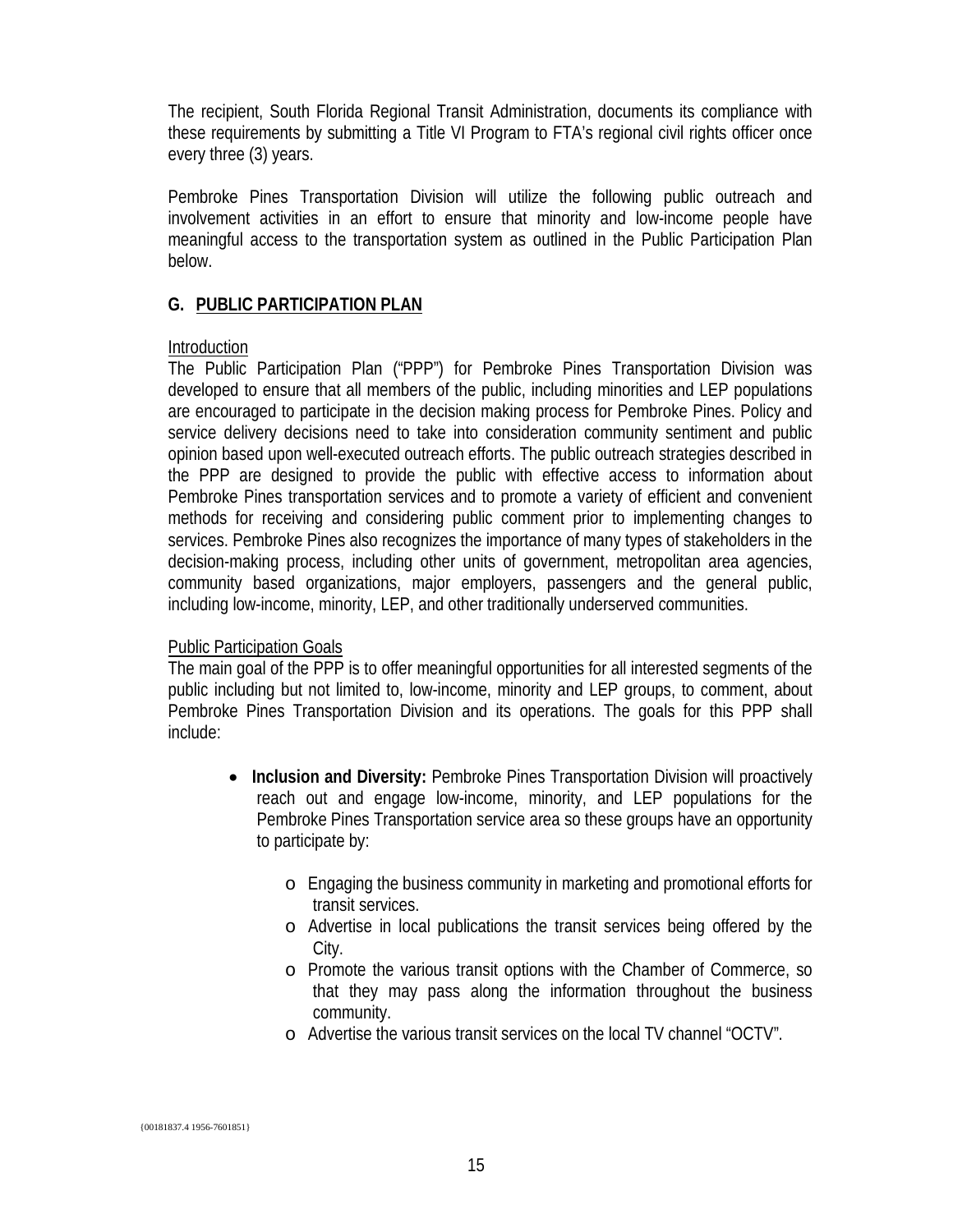- **Accessibility:** All legal requirements for accessibility will be met. Efforts will be made to enhance the accessibility of the public's participation – physically, geographically, temporarily, linguistically, and culturally.
- **Clarity and Relevance:** Issues will be framed in public meetings in such a way that the significance and potential effect of proposed decisions is understood by participants. Proposed adjustments to fares or services will be described in language that is clear and easy to understand.
- **Responsive:** Pembroke Pines Transportation Division will strive to respond to and incorporate, when possible, appropriate public comments into transportation decisions.
- **Tailored:** Public participation methods will be tailored to match local and cultural preferences as much as possible.
- **Flexible:** The public participation process will accommodate participation in a variety of ways and will be adjusted over time as needed.

## Public Participation Methods

Pembroke Pines Transportation Division conducts annual satisfaction surveys with participants to gather input about service quality. The surveys are distributed to riders on the bus or at Southwest Focal Point Community Center. The responses are tallied every September or October by a manager, the Transportation Coordinator.

Pembroke Pines Transportation Division will conduct public meetings as necessary that are accessible to persons with disabilities. Pembroke Pines Transportation Division will post flyers on buses and distribute flyers to make riders and citizens aware of the meeting.

Spanish and Creole interpreters will be available at the public meetings.

#### Public Outreach Efforts Made Over the Last Three Years:

- Publics meeting at South West Focal Point Community Center and Century Village Clubhouse to inform and get feedback regarding community bus route expansion effort.
- Held meetings at Pembroke Pines Century Village Courthouse and Southwest Focal Point Community Center on January 10, 2013, January 16, 2013, February 6, 2013, September 2, 2015, July 25, 2016, August 25, 2016. A public hearing was also held at the City of Pembroke Pines Commission Chambers on September 21, 2016. Meetings were open to the public and feedback from the public regarding bus routes and time changes were obtained.

## **H. GUIDANCE ON CONDUCTING AN ANALYSIS OF CONSTRUCTION PROJECTS**

The City has no active FTA-funded construction projects currently underway.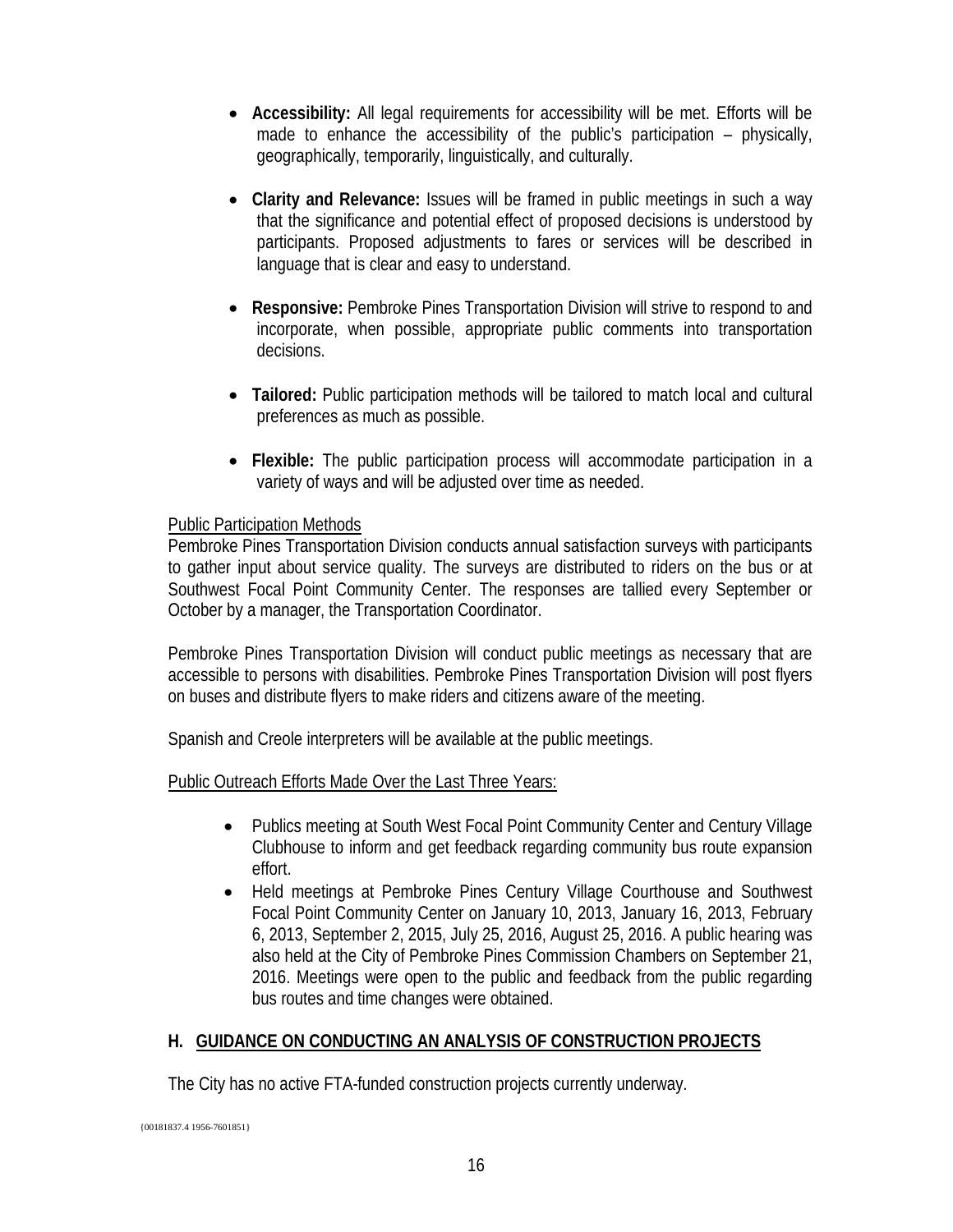#### **I. GUIDANCE ON PROMOTING INCLUSIVE PUBLIC PARTICIPATION**

In order to integrate, into community outreach activities, considerations expressed in the DOT Order on Environmental Justice, and the DOT LEP Guidance, recipients and sub-recipients should seek out and consider the viewpoints of minority, low-income, and LEP populations in the course of conducting public outreach and involvement activities. An agency's public participation strategy shall offer early and continuous opportunities for the public to be involved in the identification of social, economic, and environmental impacts of proposed transportation decisions.

When the City undertakes any significant transit decisions, the City's public participation strategy shall offer early and continuous opportunities for the public to be involved in the identification of social, economic, and environmental impacts of proposed transportation decisions. The City will seek out and consider the viewpoints of minority, low-income, and LEP populations in the course of conducting public outreach and involvement activities.

#### **J. SUBCONTRACTS AND VENDORS**

Title VI information shall be disseminated to all transit vendors annually via personal delivery from the City to the transit operator. This information reminds each vendor of the City's policy statement, and their Title VI responsibilities in their daily work and duties.

All subcontractors and vendors who receive payments from the City where funding originates from any federal assistance are subject to the provisions of Title VI of the Civil Rights Act of 1964 as amended.

#### **K. RECORD KEEPING**

Title VI Coordinator will maintain permanent records, which include, but are not limited to, signed acknowledgements of receipt from the vendor indicating the receipt of the title VI Plan, copies of Title VI complaints or lawsuits and related documentation, and records of correspondence to and from complainants, and Title VI investigations.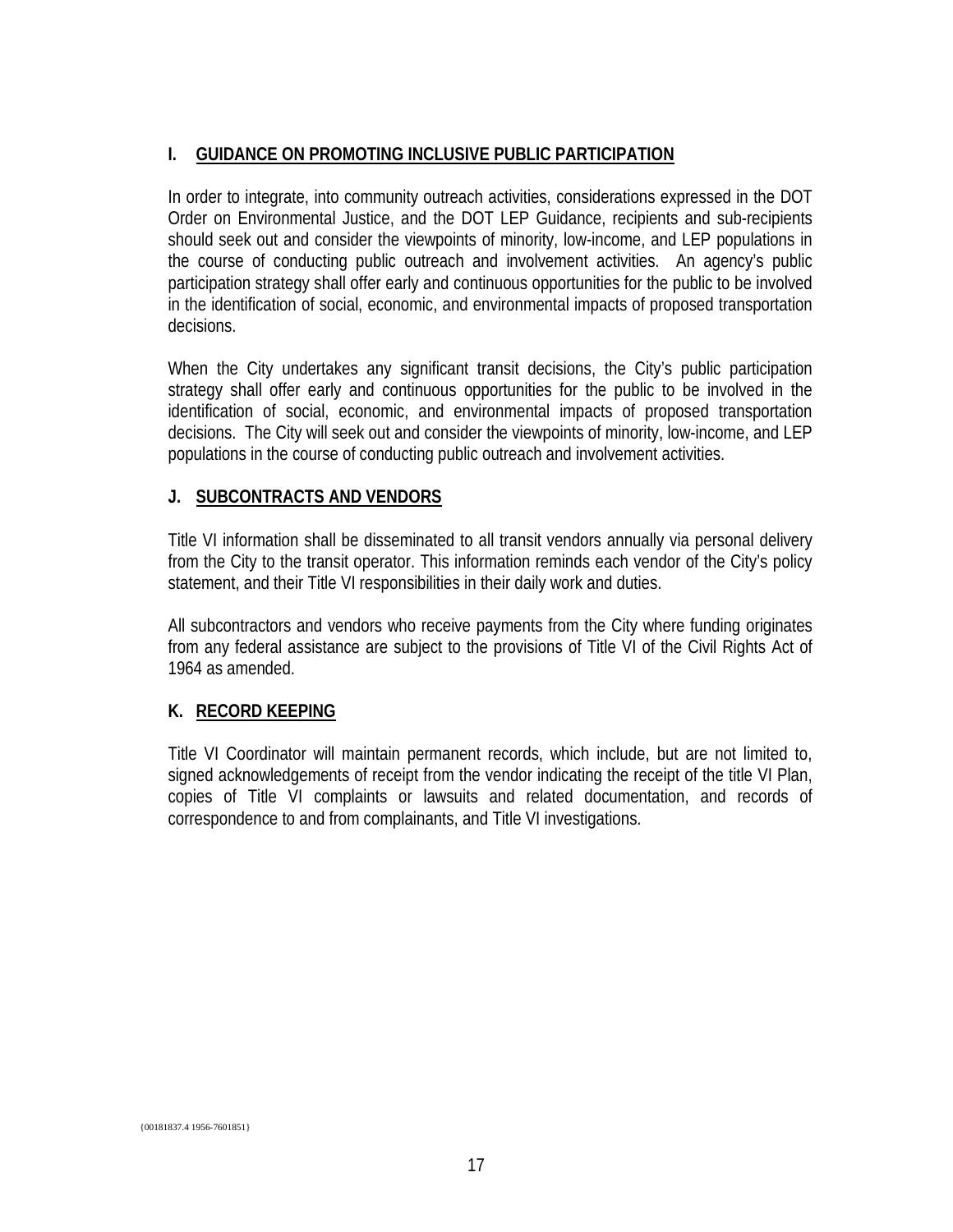#### **APPENDIX A**

#### **Attention: All Passengers**

#### *Notice of Rights*

#### **City of Pembroke Pines Community Bus Service Commuter Bulletin**

#### **Protections of Title VI of the Civil Rights Act of 1964**

**The City of Pembroke Pines is committed to ensuring that no person is excluded from participation in, or denied the benefits of, its transit program or activity on the basis of race, color or national origin as protected by Title VI of the Civil Rights Act of 1964. If you believe you have been subjected to discrimination under Title VI, you may file a written complaint with the City of Pembroke Pines Community Bus Service, Southwest Focal Point Community Center, 301 N.W. 103rd Avenue, Pembroke Pines, FL 33026, telephone 954-450- 6850.**

> **Protecciones bajo el Título VI de la Ley de Derechos Civiles de 1964**

**Ciudad de Pembroke Pines servicio de autobuses comunitarios (City of Pembroke Pines Community Bus Service) se compromete a asegurar que ninguna persona sea excluida de participar en sus programas o actividades de tránsito, o de otra manera se le deniegue los beneficios de los mismos, en base a su raza, color u origen nacional, conforme las protecciones dispuestas en el Título VI de la Ley de Derechos Civiles de 1964. Si usted cree que ha sufrido discriminación según dispone el Título VI, puede presentar una reclamación al respecto a la City of Pembroke Pines Community Bus Service, Southwest Focal Point Community Center, 301 N.W. 103rd Avenue, Pembroke Pines, FL 33026, teléfono 954-450- 6850.**

#### **Pwoteksyon Tit VI nan Lwa 1964 sou Dwa Moun**

**Vil la nan Pembroke Pines Sèvis Otobis Kominote (City of Pembroke Pines Community Bus Service) angaje li tout bon vre pou asire tout moun kapab patisipe oswa kapab resevwa avantaj pwogram transpò oswa aktivite li ofri yo, san gade sou ras, koulè oswa kote yo fèt, jan Tit VI Lwa 1964 sou Dwa Moun pwoteje dwa moun. Si ou panse ou te viktim yon zak diskriminasyon anba Tit VI, ou kapab depoze yon plent alekri ba Vil la nan Pembroke Pines Sèvis Otobis Kominote nan adrès sa a: City of Pembroke Pines Community Bus Service, Southwest Focal Point Community Center, 301 N.W. 103rd Avenue, Pembroke Pines, FL 33026; nimewo telefòn 954-450-6850.**

**For more information: call 954-450-6850** *or* **visit [http://www.ppines.com/community/community](http://www.ppines.com/community/community-transit.html)[transit.html](http://www.ppines.com/community/community-transit.html)**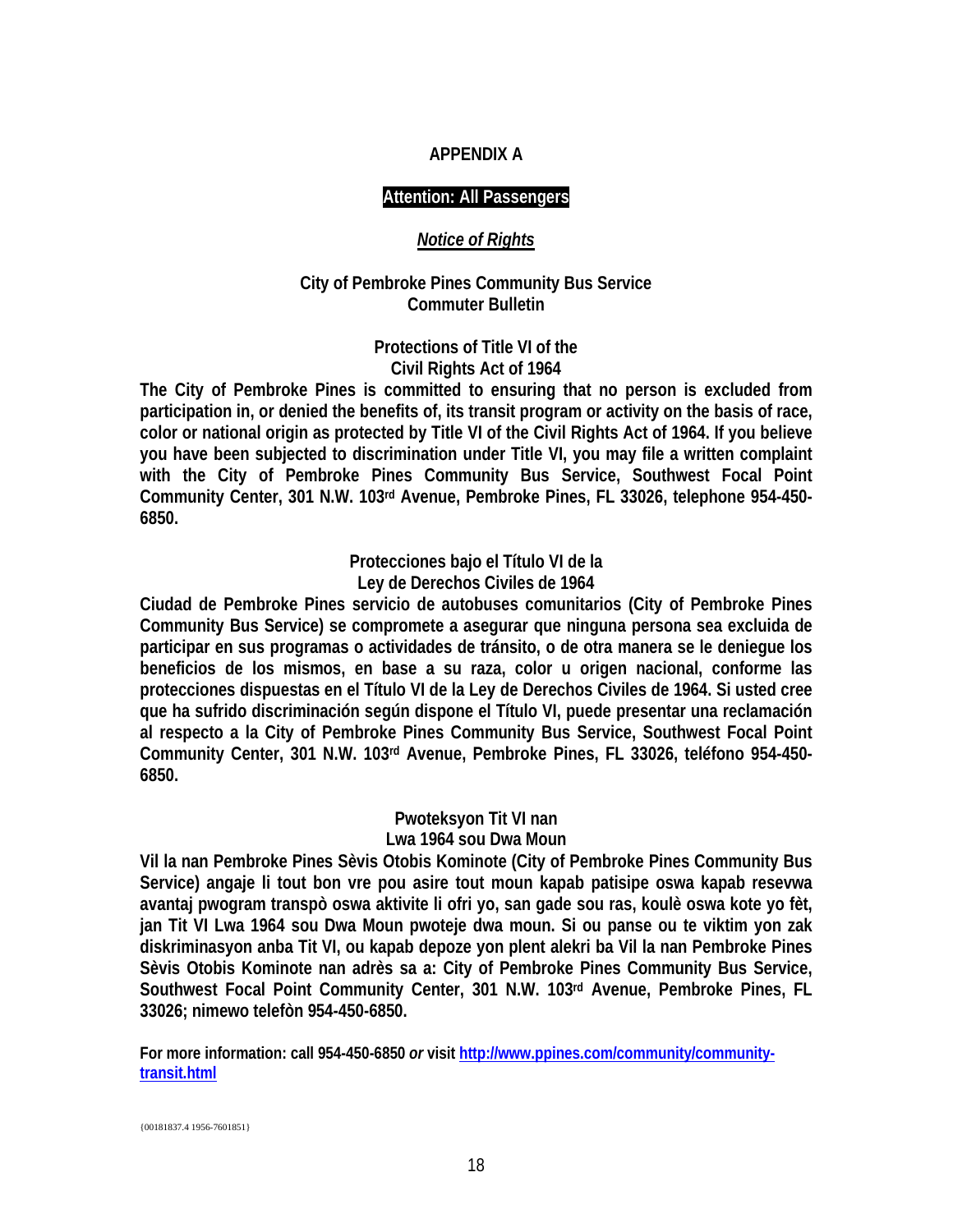#### **APPENDIX B-1**

#### **COMPLAINT FORM**

#### **COMPLAINANT OF TITLE VI DISCRIMINATION**

The City of Pembroke Pines, as a sub-recipient of federal financial assistance, is required to ensure that its transit service and related benefits are distributed in a manner consistent with Title VI of the Civil Rights Acts of 1964, as amended.

Any person who believes that he or she, individually, or as a member of any specific class of persons, has been subjected to discrimination under Title VI, on the basis of race, color, or national origin, may file a written complaint with the City of Pembroke Pines' Transportation Division.

We are asking for the following information to assist us in processing your complaint. If you need help in completing this form, please let us know.

|    | Name:                  |                                                                       |  |
|----|------------------------|-----------------------------------------------------------------------|--|
|    | <b>Street Address:</b> |                                                                       |  |
|    | City, State, Zip Code: |                                                                       |  |
|    | Telephone:             |                                                                       |  |
|    | Email Address:         |                                                                       |  |
| 2. |                        | Person discriminated against (if someone other than the complainant). |  |
|    | Name:                  |                                                                       |  |
|    | <b>Street Address:</b> |                                                                       |  |
|    |                        |                                                                       |  |
|    | Home Tel. Number:      |                                                                       |  |
|    |                        |                                                                       |  |
| 3. |                        | Are you represented by an attorney for this complaint?                |  |
|    | $Yes$ No $\_\_\_\$     |                                                                       |  |
|    |                        |                                                                       |  |

{00181837.4 1956-7601851}

1. Complainant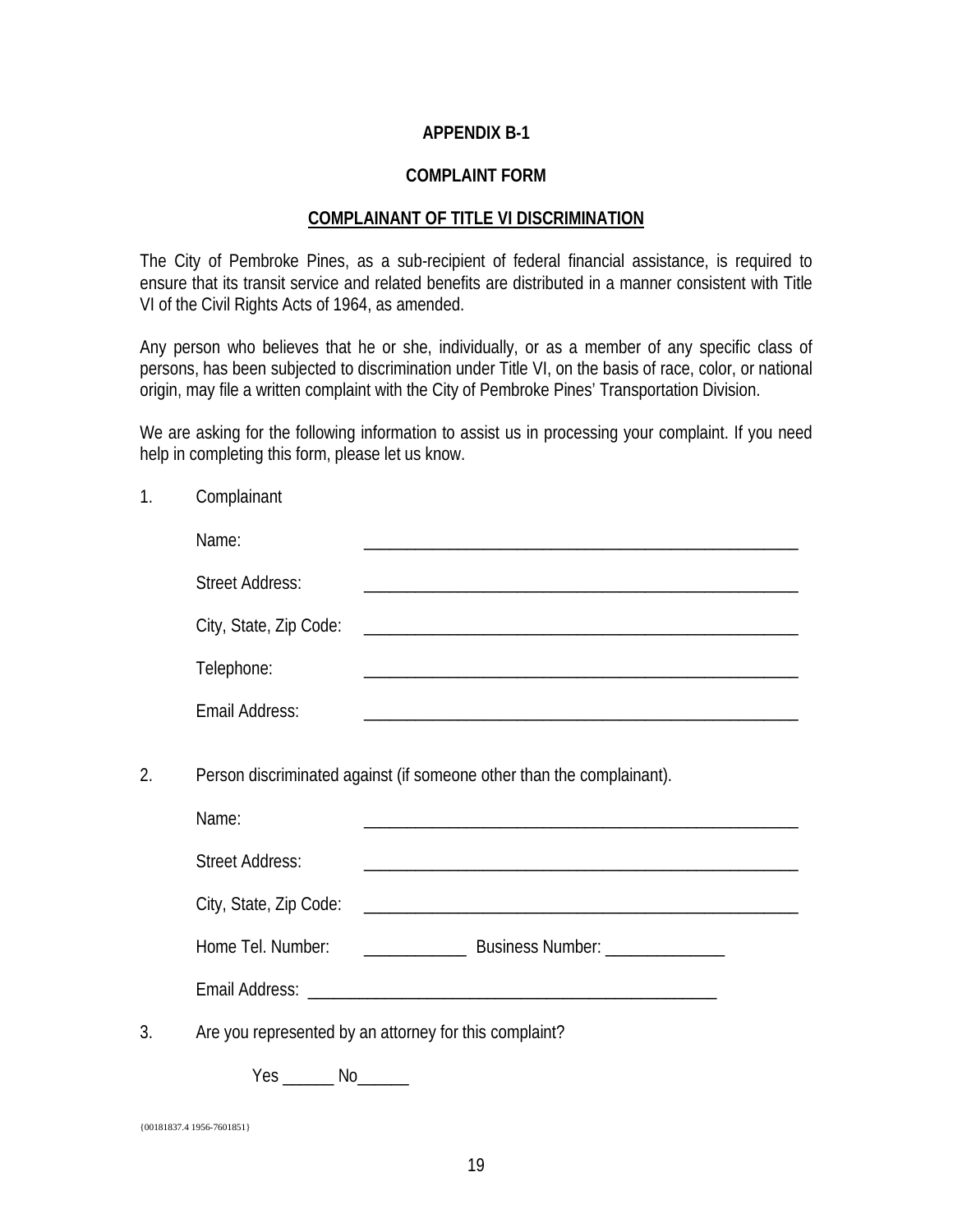If yes, please complete the following:

|    | Attorney's Name:                                                                               |  |  |  |
|----|------------------------------------------------------------------------------------------------|--|--|--|
|    | <b>Street Address:</b>                                                                         |  |  |  |
|    | City, State, Zip Code:                                                                         |  |  |  |
|    | Telephone Number:                                                                              |  |  |  |
| 4. | Which of the following best describes the reason you believe the discrimination took<br>place? |  |  |  |

Race \_\_\_\_\_ Color \_\_\_\_\_ National Origin Sex Disability Disability Dexual Orientation

Political Affiliation \_\_\_\_\_\_ Marital Status \_\_\_\_\_

- 5. Date of the alleged discrimination: Department of the alleged discrimination:
- 6. In the space below, please describe the alleged discrimination. Explain what happened and who you believe was responsible. (*Include bus number, route number, name of transportation employee(s) involved in the incident, date, location, and time of incident, if applicable*.) Attach additional sheets if necessary.

\_\_\_\_\_\_\_\_\_\_\_\_\_\_\_\_\_\_\_\_\_\_\_\_\_\_\_\_\_\_\_\_\_\_\_\_\_\_\_\_\_\_\_\_\_\_\_\_\_\_\_\_\_\_\_\_\_\_\_\_\_\_\_\_\_\_

\_\_\_\_\_\_\_\_\_\_\_\_\_\_\_\_\_\_\_\_\_\_\_\_\_\_\_\_\_\_\_\_\_\_\_\_\_\_\_\_\_\_\_\_\_\_\_\_\_\_\_\_\_\_\_\_\_\_\_\_\_\_\_\_\_\_

\_\_\_\_\_\_\_\_\_\_\_\_\_\_\_\_\_\_\_\_\_\_\_\_\_\_\_\_\_\_\_\_\_\_\_\_\_\_\_\_\_\_\_\_\_\_\_\_\_\_\_\_\_\_\_\_\_\_\_\_\_\_\_\_\_\_

7. Have you filed a complaint of the alleged discrimination with a federal, state, or local agency; or with a state or federal court?

\_\_\_\_\_\_\_\_\_\_\_\_\_\_\_\_\_\_\_\_\_\_\_\_\_\_\_\_\_\_\_\_\_\_\_\_\_\_\_\_\_\_\_\_\_\_\_\_\_\_\_\_\_\_\_\_\_\_\_\_\_\_\_\_\_\_

| Yes. | N٢ |
|------|----|
|------|----|

If yes, check all that apply:

Federal \_\_\_\_\_\_ Federal Court \_\_\_\_\_

State \_\_\_\_\_\_\_\_ State Court \_\_\_\_\_\_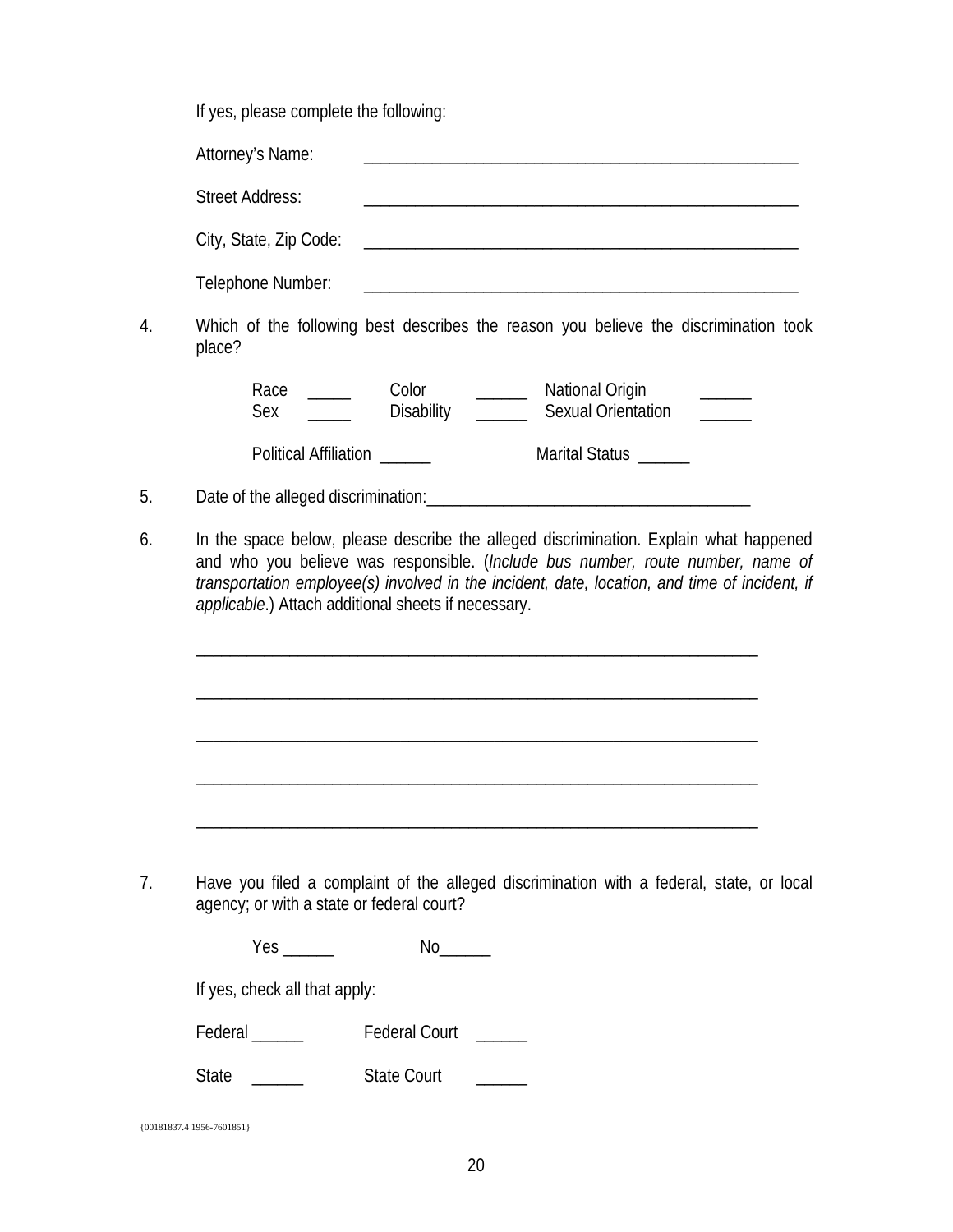Local  $\Box$ 

Please provide the name of the Agency where you filed your complaint.

Name: \_\_\_\_\_\_\_\_\_\_\_\_\_\_\_\_\_\_\_\_\_\_\_\_\_\_\_\_\_\_\_\_\_\_\_\_\_\_\_\_\_\_\_\_\_\_

Contact Person:

8. Have you previously filed a Title VI complaint with this agency

Yes No

9. Please sign below. **You may attach any additional information you think is relevant to your complaint.**

**\_\_\_\_\_\_\_\_\_\_\_\_\_\_\_\_\_\_\_\_\_\_\_\_\_\_ \_\_\_\_\_\_\_\_\_\_\_**

Signature of Complainant Date

Submit your signed complaint and any attachments to:

**City of Pembroke Pines Attention: Jacque-Ann Isaacs, Transportation administrator 301 NW 103rd Avenue Pembroke Pines, FL 33026 Email: jisaacs@ppines.com**

**Telephone: (954) 450-6850 TTY: (954) 435-6579**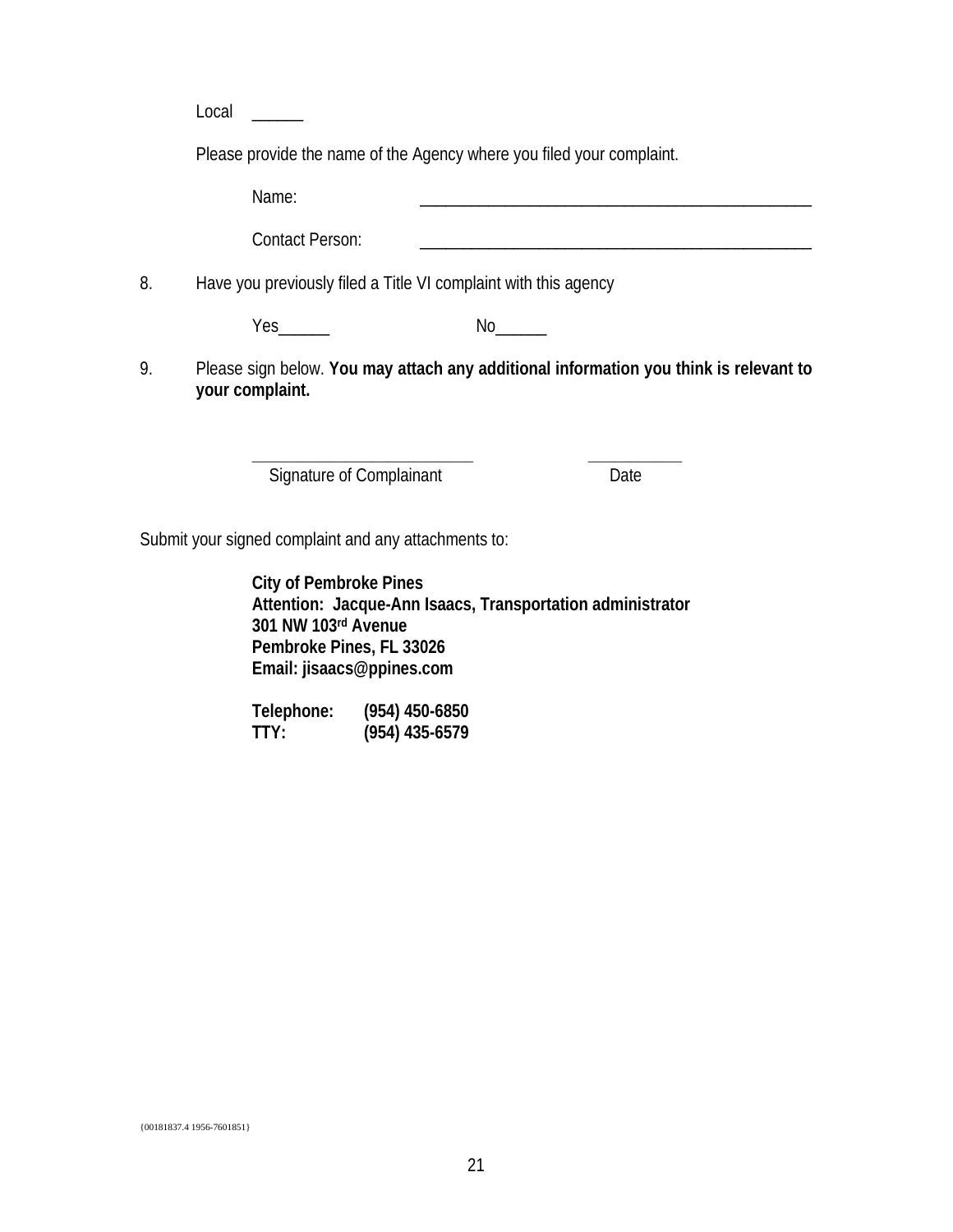#### **APPENDIX B-2**

#### **Complaint Procedure**

All complaints will be investigated promptly. Upon receipt of a signed complaint, within seven (7) business days, a City supervisor or designee will meet or speak with the complainant, if possible. In addition, the complainant will receive a Letter Acknowledging Receipt of Complaint, see **Appendix C-1**, which is attached hereto. Interviews may also be conducted with other persons who may have information about the alleged discriminatory program, policy or activity and may review records or documents relevant to the complaint. The City will record and maintain a list of any active Title VI investigations, complaints and lawsuits. This list shall include the date of the investigation, lawsuit, or complaint was filed; a summary of the allegation(s); the status of the investigation, lawsuit or complaint; and actions taken by the City in response to the investigation, lawsuit or complaint.

The investigation process shall be completed within sixty (60) business days of receiving the written complaint. Upon completion of the investigation, a final report will be completed for the President of Transportation Authority and the Community Services Director. If a Title VI violation is found, remedial steps as appropriate will be taken immediately. The Complainant will also receive written notice of investigation's findings and be advised of the remedial actions that will be taken. If there is a finding of no discrimination, the complainant will receive written notice of the finding of "no discrimination" and will be provided information regarding his or her right to appeal that decision. If the investigator is not contacted by the complainant or does not receive the notice of appeal within thirty (30) days, the Title VI Coordinator can administratively close the case. A case can also be administratively closed if the complainant no longer wishes to pursue their case.

A complainant may also file the initial Title VI Complaint directly with the FTA at the above address. Complaints filed directly with the FTA must be filed no later than 180 days after the date of the alleged discrimination.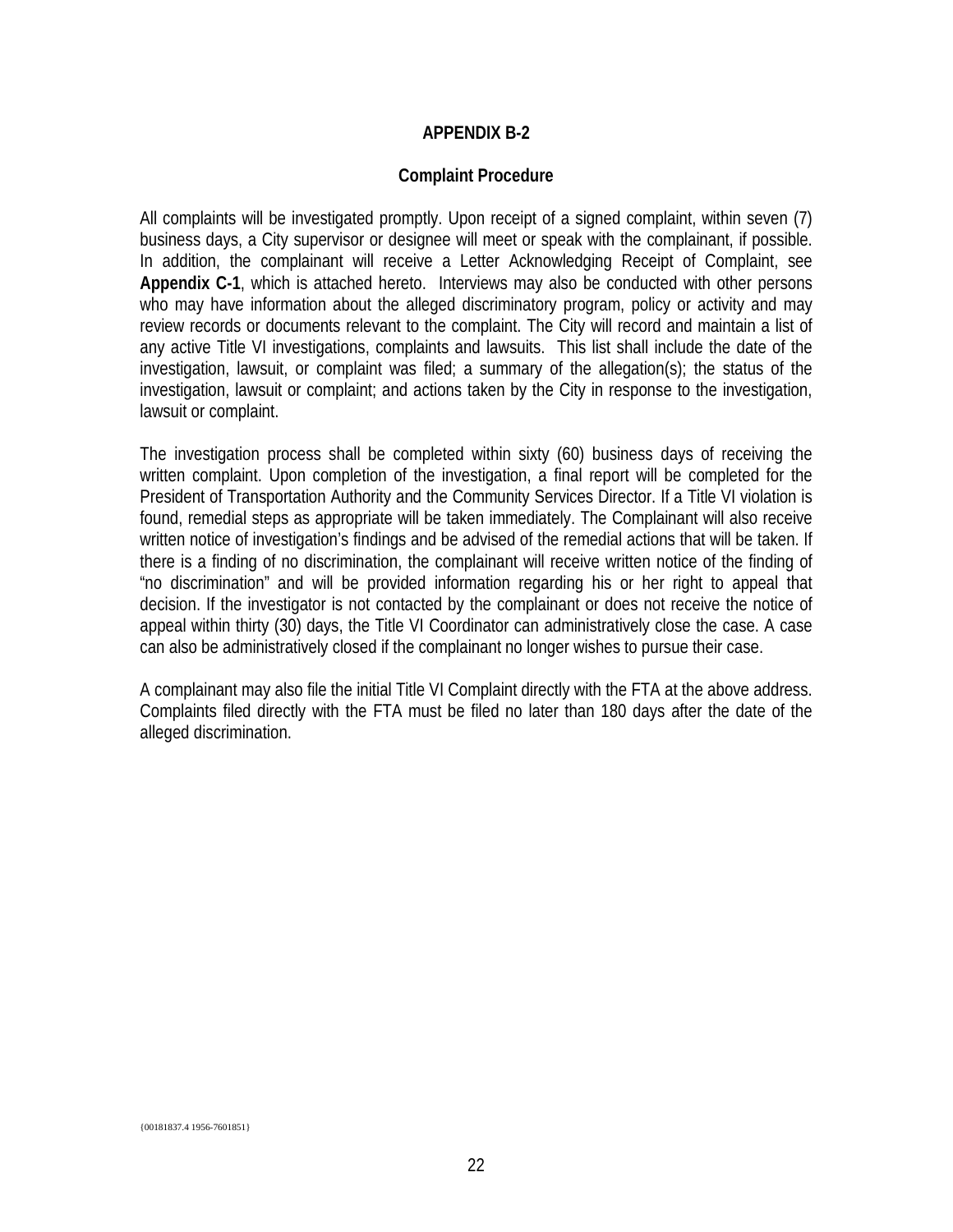#### **APPENDIX C-1**

#### **Letter Acknowledging Receipt of Complaint**

Today's Date

Complainant's Name Complainant's Address

Dear (Mr./Ms.):

This letter is to acknowledge receipt of your complaint against the City of Pembroke Pines alleging:

\_\_\_\_\_\_\_\_\_\_\_\_\_\_\_\_\_\_\_\_\_\_\_\_\_\_\_\_\_\_\_\_\_\_\_\_\_\_\_\_\_\_\_\_\_\_\_\_\_\_\_\_\_\_\_\_\_\_\_\_\_\_\_\_\_\_\_\_\_\_\_\_\_\_ \_\_\_\_\_\_\_\_\_\_\_\_\_\_\_\_\_\_\_\_\_\_\_\_\_\_\_\_\_\_\_\_\_\_\_\_\_\_\_\_\_\_\_\_\_\_\_\_\_\_\_\_\_\_\_\_\_\_\_\_\_\_\_\_\_\_\_\_\_\_\_\_\_\_

An investigation will begin shortly. If you have additional information you wish to convey or questions concerning this matter, please feel free to contact this office by telephoning \_\_(Phone number)\_\_\_\_, or write to me at this address.

Sincerely,

(Name), Transportation Administrator 301 NW 103rd Avenue Pembroke Pines, FL 33026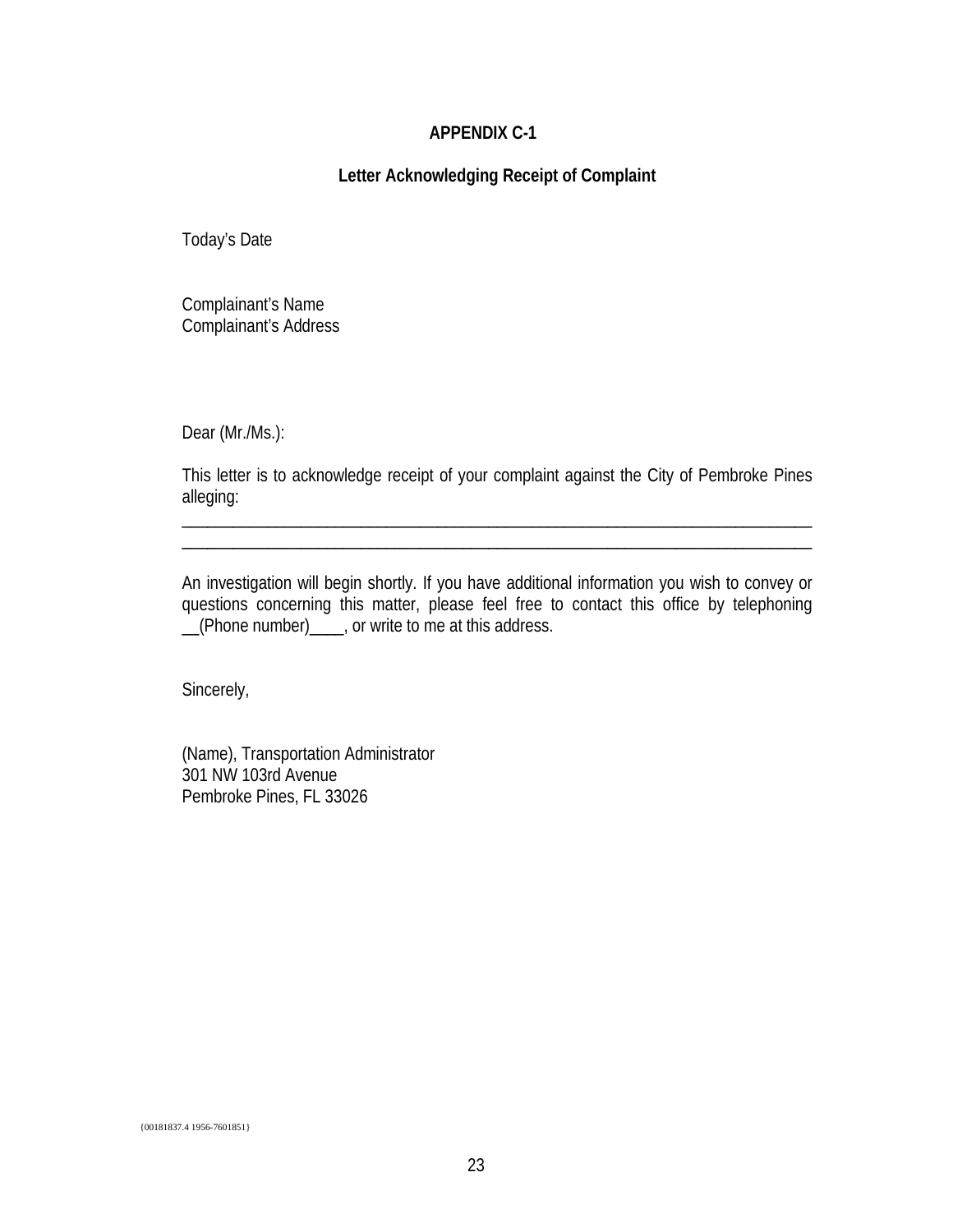#### **APPENDIX C-2**

#### **Letter Notifying Complainant that the Complaint is Substantiated**

Today's Date

Complainant's Name Complainant's Address

Dear (Mr./Ms.):

The matter referenced in your letter of \_\_\_\_\_\_\_\_\_\_\_\_\_\_\_\_\_\_\_\_\_\_\_\_\_\_\_(date) against the City of Pembroke Pines alleging Title VI violation has been investigated.

(An/Several) apparent violation(s) of Title VI of the Civil Rights Act of 1964, including those mentioned in your letter (was/were) identified. Efforts are underway to correct these deficiencies.

Thank you for bringing this important matter to our attention. You may be hearing from this office, or from federal authorities if your services should be needed during the administrative hearing process.

Sincerely,

(Name), Transportation Administrator 301 NW 103rd Avenue Pembroke Pines, FL 33026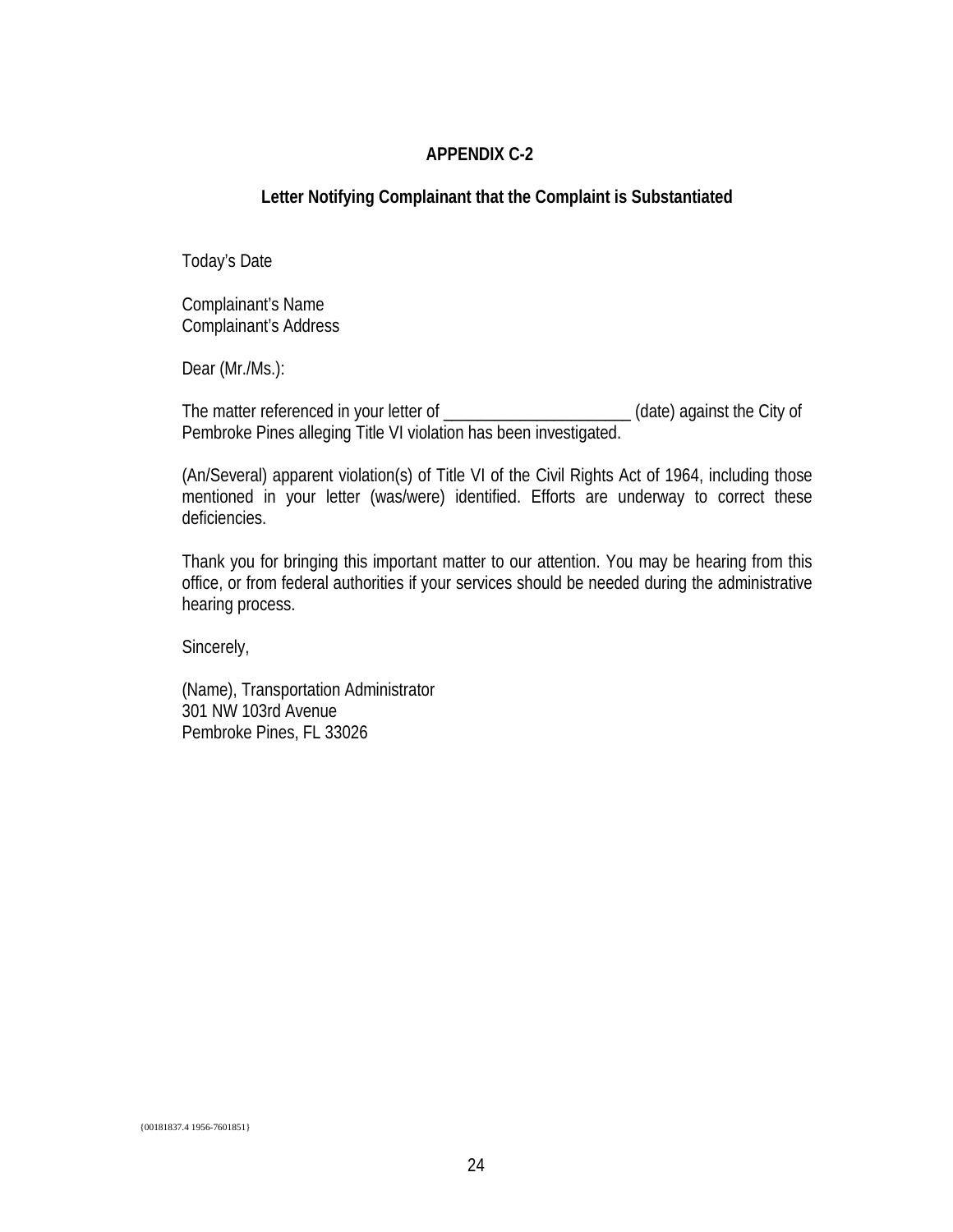#### **APPENDIX C-3**

#### **Letter Notifying Complainant that the Complaint is Not Substantiated**

Today's Date

Complainant's Name Complainant's Address

Dear (Mr./Ms.):

The matter referenced in your letter of  $(date)$  against the City of Pembroke Pines alleging Title VI violation has been investigated.

The results of the investigation did not indicate that the provisions of Title VI of the Civil Rights Act of 1964 had in fact been violated. As you know, Title VI prohibits discrimination based on race, color, or national origin in any program receiving federal financial assistance.

The City Attorney has analyzed the materials and facts pertaining to your case for evidence of the City's failure to comply with any of the civil rights laws. There was no evidence found that any of these laws have been violated.

I therefore advise you that your complaint has not been substantiated, and that I am closing this matter in our files. You have the right to (1) appeal this decision within seven calendar days of receipt of this final written decision from the City; and/or (2) file a complaint externally with the U.S. Department of Transportation and/or the Federal Transit Administration at:

Federal Transit Administration Office of Civil Rights Attention: Title VI Program Coordinator East Building, 5<sup>th</sup> Floor - TCR 1200 New Jersey Ave., SE Washington, DC 20590

Thank you for taking the time to contact us. If I can be of assistance to you in the future, please contact my office.

Sincerely,

(Name), Transportation Administrator 301 NW 103rd Avenue Pembroke Pines, FL 33026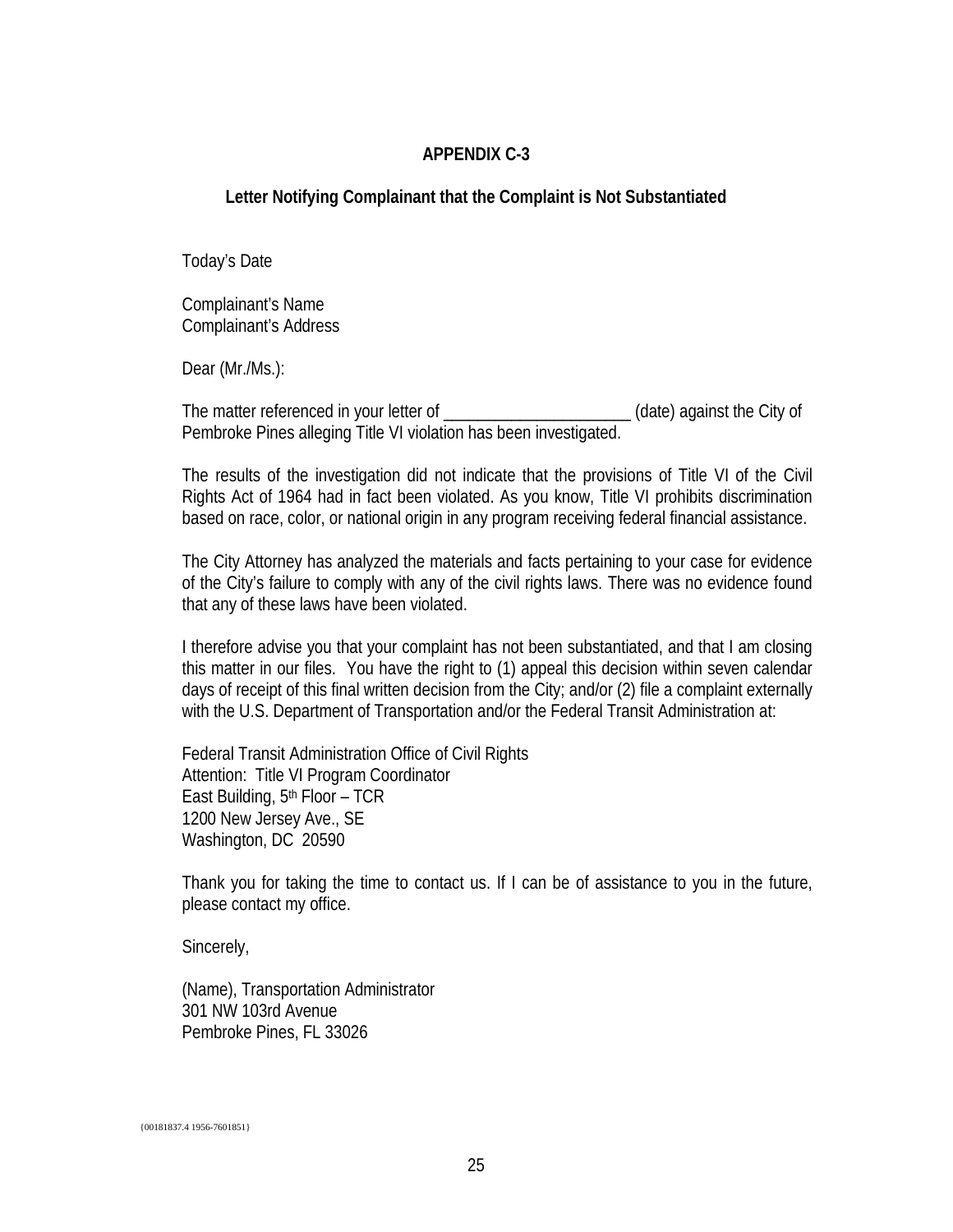|                                     | Laliyuaye Spokeli at Hollie |                        |          |                        |                                                  |
|-------------------------------------|-----------------------------|------------------------|----------|------------------------|--------------------------------------------------|
| Subject                             | Pembroke Pines, Florida     |                        |          |                        |                                                  |
|                                     | <b>Total</b>                |                        |          | Percent                | Percent of<br>Specified<br>language<br>speakers" |
|                                     |                             |                        |          |                        | Speak<br>English<br>less than<br>"very well      |
|                                     | <b>Estimate</b>             | <b>Margin of Error</b> | Estimate | <b>Margin of Error</b> | Estimate                                         |
| Population 5 years and over         | 153,151                     | $+/-674$               | (X)      | (X)                    | 126,917                                          |
| Speak only English                  | 79,093                      | $+/-2,187$             | 51.6%    | $+/-1.4$               | (X)                                              |
| Speak a language other than English | 74,058                      | $+/-2,177$             | 48.4%    | $+/-1.4$               | 47,824                                           |
| SPEAK A LANGUAGE OTHER THAN ENGLISH |                             |                        |          |                        |                                                  |
| Spanish                             | 58,679                      | $+1-2,219$             | 38.3%    | $+/-1.4$               | 37,209                                           |
| 5 to 17 years old                   | 8,384                       | $+/-917$               | 5.5%     | $+/-0.6$               | 7,211                                            |
| 18-64 years old and over            | 41,306                      | $+ -1,671$             | 27.0%    | $+/-1.1$               | 27,589                                           |
| 65 years old and over               | 8,989                       | $+/-810$               | 5.9%     | $+/-0.5$               | 2,409                                            |
| Other Indo-European Languages       | 10,859                      | $+1.1,247$             | 7.1%     | $+/-0.8$               | 7,678                                            |
| 5 to 17 years old                   | 939                         | $+/-232$               | 0.6%     | $+/-0.2$               | 712                                              |
| 18 to 64 years old                  | 7,490                       | $+/-950$               | 4.9%     | $+/-0.6$               | 5,824                                            |
| 65 years old and over               | 2,430                       | $+/-461$               | 1.6%     | $+/-0.3$               | 1,142                                            |
| Asian and Pacific Island Languages  | 3,384                       | $+/-728$               | 2.2%     | $+/-0.5$               | 1,941                                            |
| 5 to 17 years old                   | 415                         | $+/-173$               | 0.3%     | $+/-0.1$               | 327                                              |
| 18/to 64 years old                  | 2,632                       | $+/-550$               | 1.7%     | $+/-0.4$               | 1,490                                            |
| 65 years old and over               | 337                         | $+/-162$               | 0.2%     | $+/-0.1$               | 124                                              |
| Other languages                     | 1,136                       | $+/-574$               | 0.7%     | $+/-0.4$               | 996                                              |
| 5 to 17 years old                   | 57                          | $+/-52$                | 0.0%     | $+/-0.1$               | 57                                               |
| 18 to 64 years old                  | 987                         | $+/-555$               | 0.6%     | $+/-0.4$               | 887                                              |
| 65 years old and over               | 92                          | $+/-70$                | 0.1%     | $+/-0.1$               | 52                                               |
| CITIZENS 18 YEARS AND OVER          |                             |                        |          |                        |                                                  |
| All citizens 18 years old and over  | 109,515                     | $+/-1,519$             | (X)      | (X)                    | 93.073                                           |
| Speak only English                  | 59,041                      | $+1.787$               | 53.9%    | $+/-1.5$               |                                                  |
| Speak a language other than English | 50,474                      | $+/-1,865$             | 46.1%    | $+/-1.5$               | (X)<br>34,032                                    |
| Spanish                             | 40,466                      | $+1.1,657$             | 37.0%    | $+/-1.4$               | 26,751                                           |
|                                     |                             |                        |          |                        |                                                  |

## **APPENDIX D Language Spoken at Home**

Other Languages **10,008** +/-1,030 9.1% +/-0.9 7,281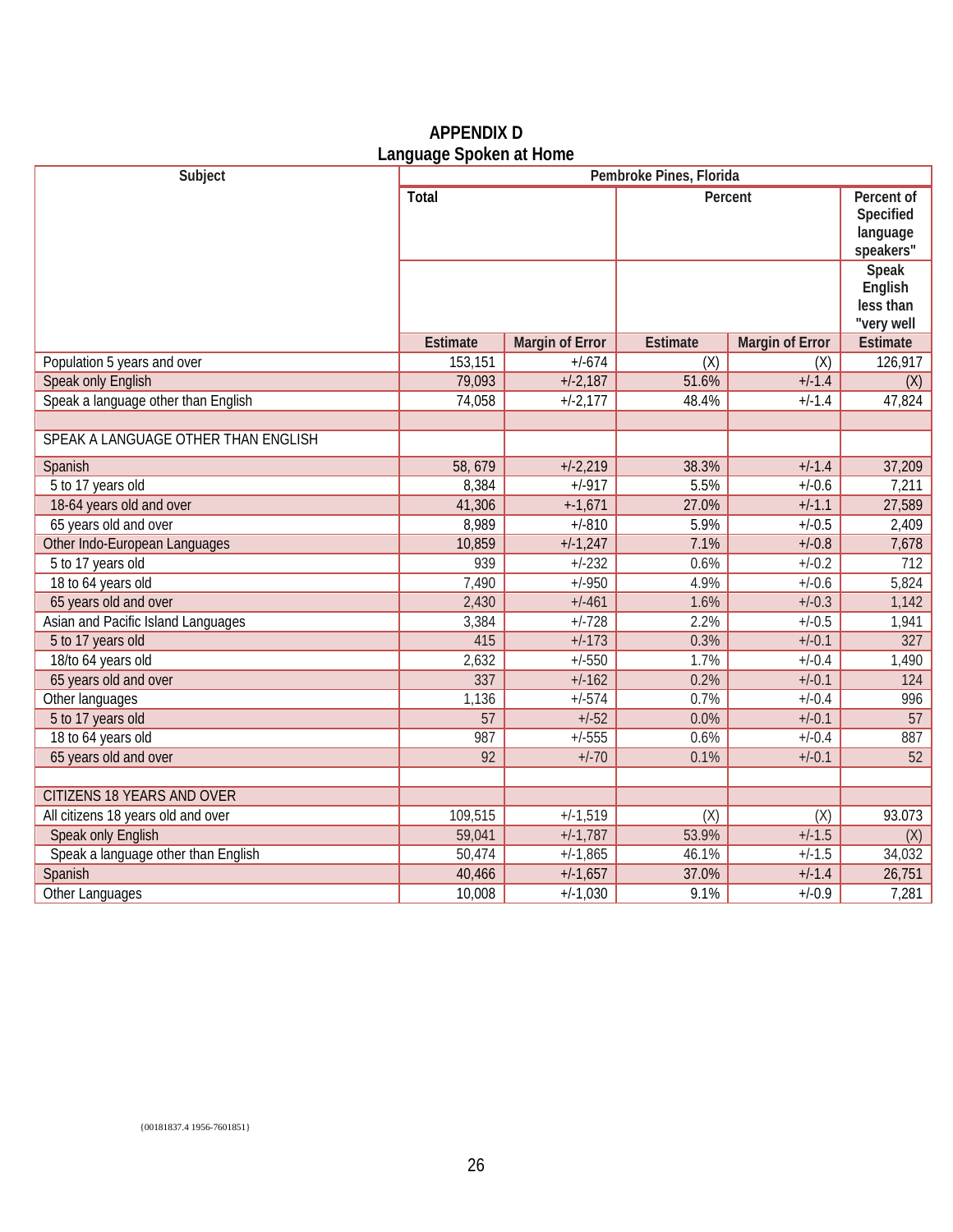## **APPENDIX D Language Spoken at Home**

| Subject                             | Pembroke Pines, Florida                                         |                                                            |                        |                 |                               |  |
|-------------------------------------|-----------------------------------------------------------------|------------------------------------------------------------|------------------------|-----------------|-------------------------------|--|
|                                     | Percent of specified language speakers                          |                                                            |                        |                 |                               |  |
|                                     | <b>Speak English</b><br>only or speak<br>English "very<br>well" | Percent speak English only or<br>Speak English "very well" |                        | well"           | Speak English less than "very |  |
|                                     | <b>Margin of Error</b>                                          | <b>Estimate</b>                                            | <b>Margin of Error</b> | <b>Estimate</b> | <b>Margin of Error</b>        |  |
| Population 5 years and over         | $+/-1,935$                                                      | 82.9%                                                      | $+/-1.2$               | 26,234          | $+/-1,874$                    |  |
| Speak only English                  | (X)                                                             | (X)                                                        | (X)                    | (X)             | (X)                           |  |
| Speak a language other than English | $+/-1824$                                                       | 64.6%                                                      | $+/-2.1$               | 26,234          | $+/-1,874$                    |  |
|                                     |                                                                 |                                                            |                        |                 |                               |  |
| SPEAK A LANGUAGE OTHER THAN ENGLISH |                                                                 |                                                            |                        |                 |                               |  |
| Spanish                             | $+/-1,660$                                                      | 63.4%                                                      | $+/-2.2$               | 21,470          | $+1.715$                      |  |
| 5 to 17 years old                   | $+/-797$                                                        | 86.0%                                                      | $+/-4.0$               | 1,173           | $+/-379$                      |  |
| 18-64 years old and over            | $+/-1,283$                                                      | 66.8%                                                      | $+/-2.6$               | 13,717          | $+1.363$                      |  |
| 65 years old and over               | $+/-421$                                                        | 26.8%                                                      | $+/-4.3$               | 6,580           | $+/-747$                      |  |
| Other Indo-European Languages       | $+/-907$                                                        | 70.7%                                                      | $+/-4.1$               | 3,181           | $+/-631$                      |  |
| 5 to 17 years old                   | $+/-220$                                                        | 75.8%                                                      | $+/-10.5$              | 227             | $+/-101$                      |  |
| 18 to 64 years old                  | $+/-770$                                                        | 77.8%                                                      | $+/-4.3$               | 1,666           | $+/-406$                      |  |
| 65 years old and over               | $+/-296$                                                        | 47.0%                                                      | $+/-9.4$               | 1,288           | $+/-350$                      |  |
| Asian and Pacific Island Languages  | $+/-458$                                                        | 57.4%                                                      | $+/-7.8$               | 1,443           | $+/-437$                      |  |
| 5 to 17 years old                   | $+/-162$                                                        | 78.8%                                                      | $+/-16.9$              | 88              | $+/-71$                       |  |
| 18 to 64 years old                  | $+/-354$                                                        | 56.6%                                                      | $+/-8.0$               | 1,142           | $+/-338$                      |  |
| 65 years old and over               | $+/-77$                                                         | 36.8%                                                      | $+/-25.8$              | 213             | $+/-154$                      |  |
| Other languages                     | $+/-564$                                                        | 87.7%                                                      | $+/-9.7$               | 140             | $+/-91$                       |  |
| 5 to 17 years old                   | $+/-52$                                                         | 100.0%                                                     | $+/-43.6$              | $\theta$        | $+/-31$                       |  |
| 18 to 64 years old                  | $+/-561$                                                        | 89.9%                                                      | $+/-11.2$              | 100             | $+/-89$                       |  |
| 65 years old and over               | $+/-54$                                                         | 56.5%                                                      | $+/-38.8$              | 40              | $+/-45$                       |  |
|                                     |                                                                 |                                                            |                        |                 |                               |  |
| <b>CITIZENS 18 YEARS AND OVER</b>   |                                                                 |                                                            |                        |                 |                               |  |
| All citizens 18 years old and over  | $+/-1,916$                                                      | 85.0%                                                      | $+/-1.3$               | 16,442          | $+/-1,430$                    |  |
| Speak only English                  | (X)                                                             | (X)                                                        | (X)                    | (X)             | (X)                           |  |
| Speak a language other than English | $+/-1,544$                                                      | 67.4%                                                      | $+/-2.3$               | 16,442          | $+/-1,430$                    |  |
| Spanish                             | $+/-1,290$                                                      | 66.1%                                                      | $+/-2.5$               | 13,715          | $+/-1,260$                    |  |
| Other Languages                     | $+/-889$                                                        | 72.8%                                                      | $+/-4.0$               | 2,727           | $+/-464$                      |  |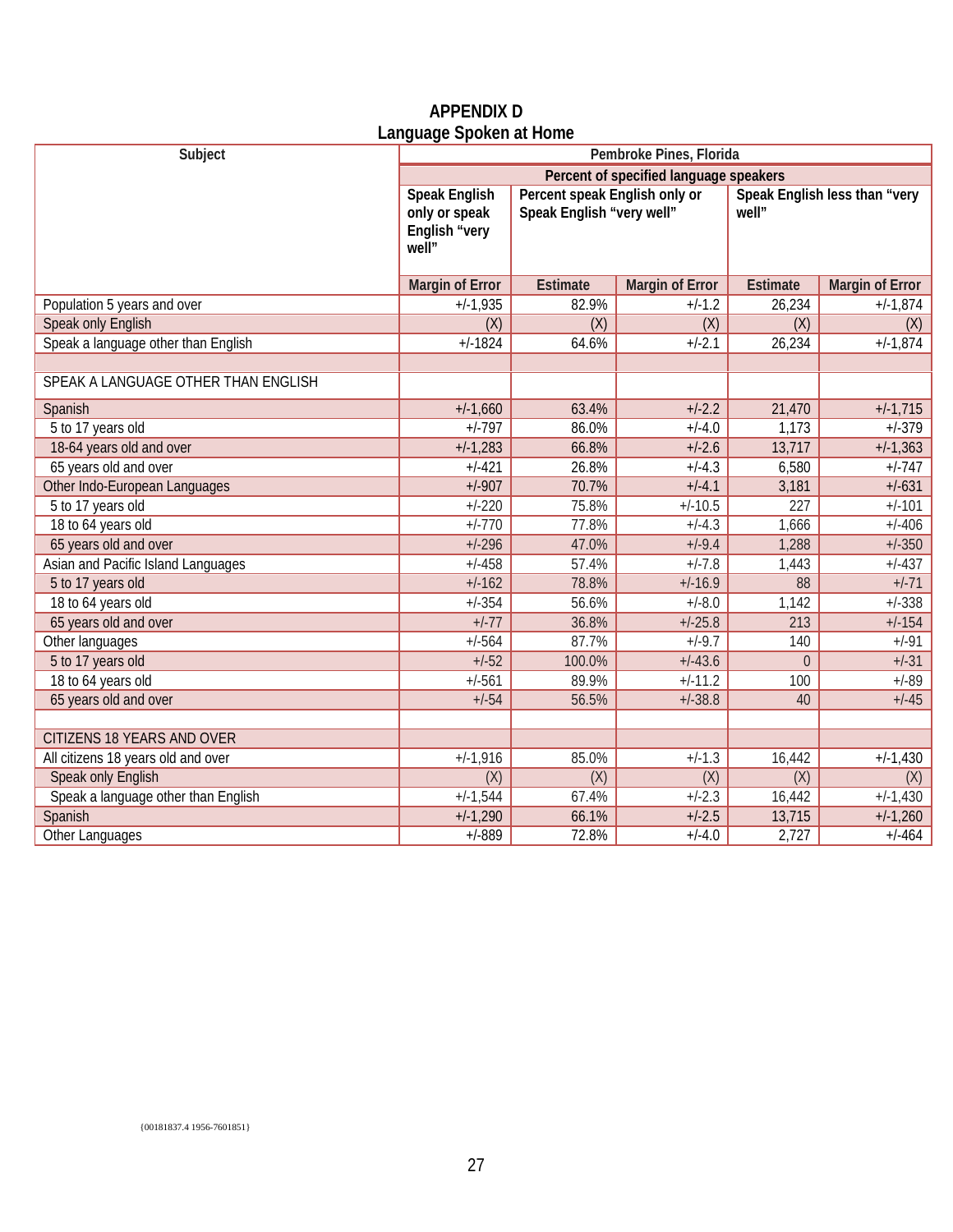| Languago oponon at nomo<br>Subject  | Pembroke Pines, Florida                |                 |  |
|-------------------------------------|----------------------------------------|-----------------|--|
|                                     | Percent of specified language speakers |                 |  |
|                                     | Percent speak English less than        |                 |  |
|                                     | "very well"                            |                 |  |
|                                     | Estimate                               | Margin of Error |  |
| Population 5 years and over         | 17.1%                                  | $+/-1.2$        |  |
| Speak only English                  | (X)                                    | (X)             |  |
| Speak a language other than English | 35.4%                                  | $+/-2.1$        |  |
|                                     |                                        |                 |  |
| SPEAK A LANGUAGE OTHER THAN ENGLISH |                                        |                 |  |
| Spanish                             | 36.6%                                  | $+/-2.2$        |  |
| 5 to 17 years old                   | 14.0%                                  | $+/-4.0$        |  |
| 18 to 64 years old                  | 33.2%                                  | $+/-2.6$        |  |
| 65 years old and over               | 73.2%                                  | $+/-4.3$        |  |
| Other Indo-European Languages       | 29.3%                                  | $+/-4.1$        |  |
| 5 to 17 years old                   | 24.2%                                  | $+/-10.5$       |  |
| 18 to 64 years old                  | 22.2%                                  | $+/-4.3$        |  |
| 65 years old and over               | 53.0%                                  | $+/-9.4$        |  |
| Asian and Pacific Island Languages  | 42.6%                                  | $+/-7.8$        |  |
| 5 to 17 years old                   | 21.2%                                  | $+/-16.9$       |  |
| 18 to 64 years old                  | 43.4%                                  | $+/-8.0$        |  |
| 65 years old and over               | 63.2%                                  | $+/-25.8$       |  |
| Other languages                     | 12.3%                                  | $+/-9.7$        |  |
| 5 to 17 years old                   | 0.0%                                   | $+/-43.6$       |  |
| 18 to 64 years old                  | 10.1%                                  | $+1 - 11.2$     |  |
| 65 years old and over               | 43.5%                                  | $+/-38.8$       |  |
|                                     |                                        |                 |  |
| CITIZENS 18 YEARS AND OVER          |                                        |                 |  |
| All citizens 18 years old and over  | 15.0%                                  | $+/-1.3$        |  |
| Speak only English                  | (X)                                    | (X)             |  |
| Speak a language other than English | 32.6%                                  | $+/-2.3$        |  |
| Spanish                             | 33.9%                                  | $+/-2.5$        |  |
| Other Languages                     | 27.2%                                  | $+/-4.0$        |  |

## **APPENDIX D Language Spoken at Home**

Source: 2011-2015 American Community Survey 5-Year Estimates Table S1601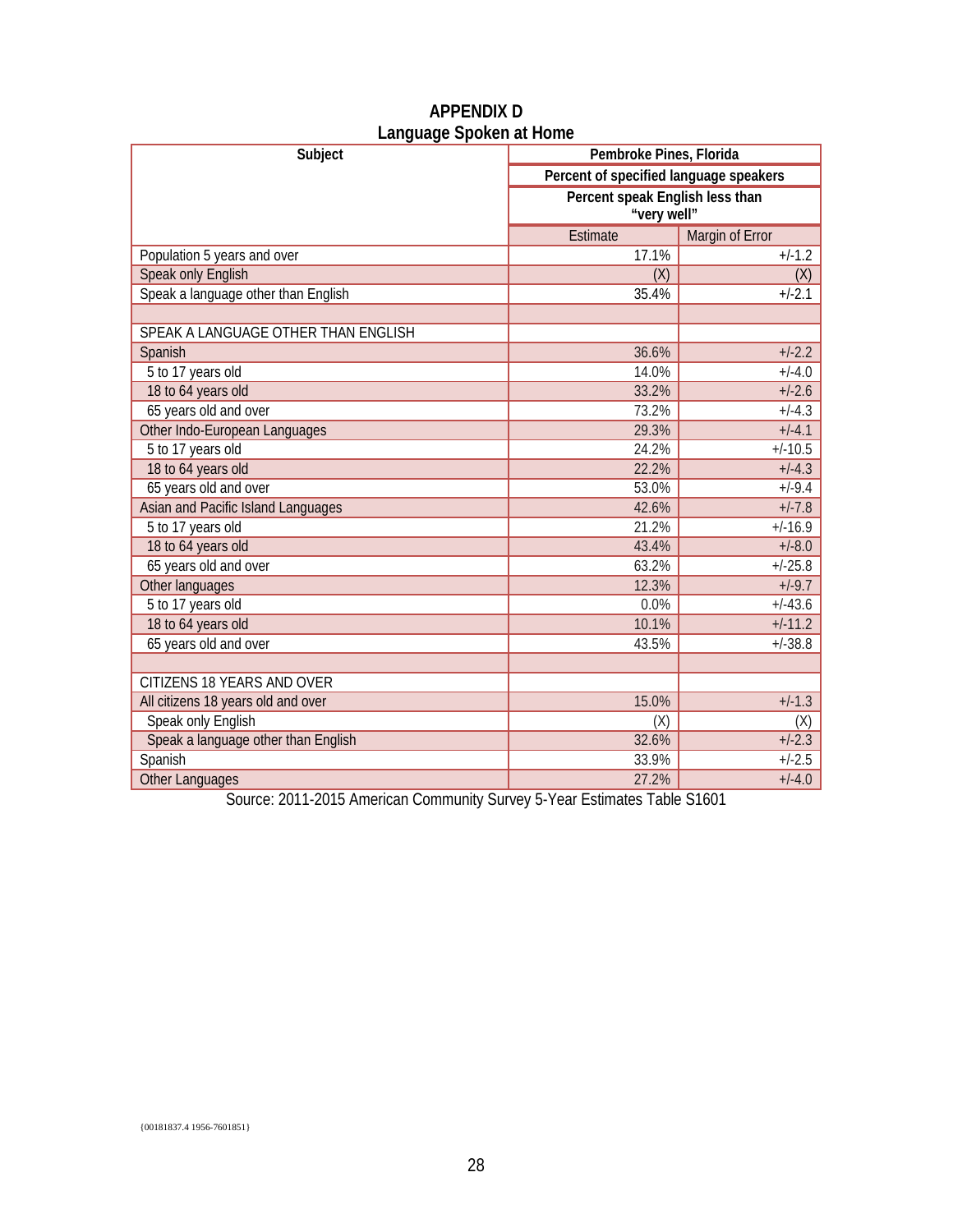## **APPENDIX E** Place of Birth By Language Spoken At Home and Ability to Speak English In The United *States*

|                                           | Pembroke Pines, Florida     |              |  |
|-------------------------------------------|-----------------------------|--------------|--|
|                                           | Margin of Error<br>Estimate |              |  |
| Total:                                    | 153,151                     | $+/-674$     |  |
| Speak only English                        | 79,093                      | $+1-2,187$   |  |
| Speak Spanish:                            | 58,679                      | $+1 - 2,219$ |  |
| Speak English "very well"                 | 37,209                      | $+/-1,660$   |  |
| Speak English less than "very well"       | 21,470                      | $+1.715$     |  |
| Speak other languages:                    | 15,379                      | $+1.389$     |  |
| Speak English "very well"                 | 10,615                      | $+/-1,082$   |  |
| Speak English less than "very well"       | 4,764                       | $+/-760$     |  |
| Born in state of residence:               | 49,152                      | $+1.763$     |  |
| Speak only English                        | 33,830                      | $+/-1,631$   |  |
| Speak Spanish:                            | 13,480                      | $+/-981$     |  |
| Speak English "very well"                 | 12,309                      | $+/-980$     |  |
| Speak English less than "very well"       | 1,171                       | $+/-325$     |  |
| Speak other languages:                    | 1,842                       | $+/-415$     |  |
| Speak English "very well"                 | 1,544                       | $+/-379$     |  |
| Speak English less than "very well"       | 298                         | $+/-161$     |  |
| Born in other state in the United States: | 40,065                      | $+/-1,550$   |  |
| Speak only English                        | 31,627                      | $+1.399$     |  |
| Speak Spanish:                            | 7,155                       | $+/-882$     |  |
| Speak English "very well"                 | 6,491                       | $+/-815$     |  |
| Speak English less than "very well"       | 664                         | $+/-267$     |  |
| Speak other languages:                    | 1,283                       | $+/-260$     |  |
| Speak English "very well"                 | 1,102                       | $+/-240$     |  |
| Speak English less than "very well"       | 181                         | $+/-127$     |  |
| Native; born outside the United States:   | 6,535                       | $+/-801$     |  |
| Speak only English                        | 1,327                       | $+/-307$     |  |
| Speak Spanish:                            | 4,932                       | $+/-693$     |  |
| Speak English "very well"                 | 3,355                       | $+/-574$     |  |
| Speak English less than "very well"       | 1,577                       | $+/-414$     |  |
| Speak other languages:                    | 276                         | $+/-141$     |  |
| Speak English "very well"                 | 276                         | $+/-141$     |  |
| Speak English less than "very well"       | $\overline{0}$              | $+/-31$      |  |
| Foreign born:                             | 57,399                      | $+/-2,107$   |  |
| Speak only English                        | 12,309                      | $+/-1,033$   |  |
| Speak Spanish:                            | 33,112                      | $+1.1,970$   |  |
| Speak English "very well"                 | 15,054                      | $+1.1,074$   |  |
| Speak English less than "very well"       | 18,058                      | $+/-1,522$   |  |
| Speak other languages:                    | 11,978                      | $+1.1,248$   |  |
| Speak English "very well"                 | 7,693                       | $+/-969$     |  |
| Speak English less than "very well"       | 4,285                       | $+/-712$     |  |

Source U.S. Census Bureau, 2011-2015 American Community Estimates Table B06007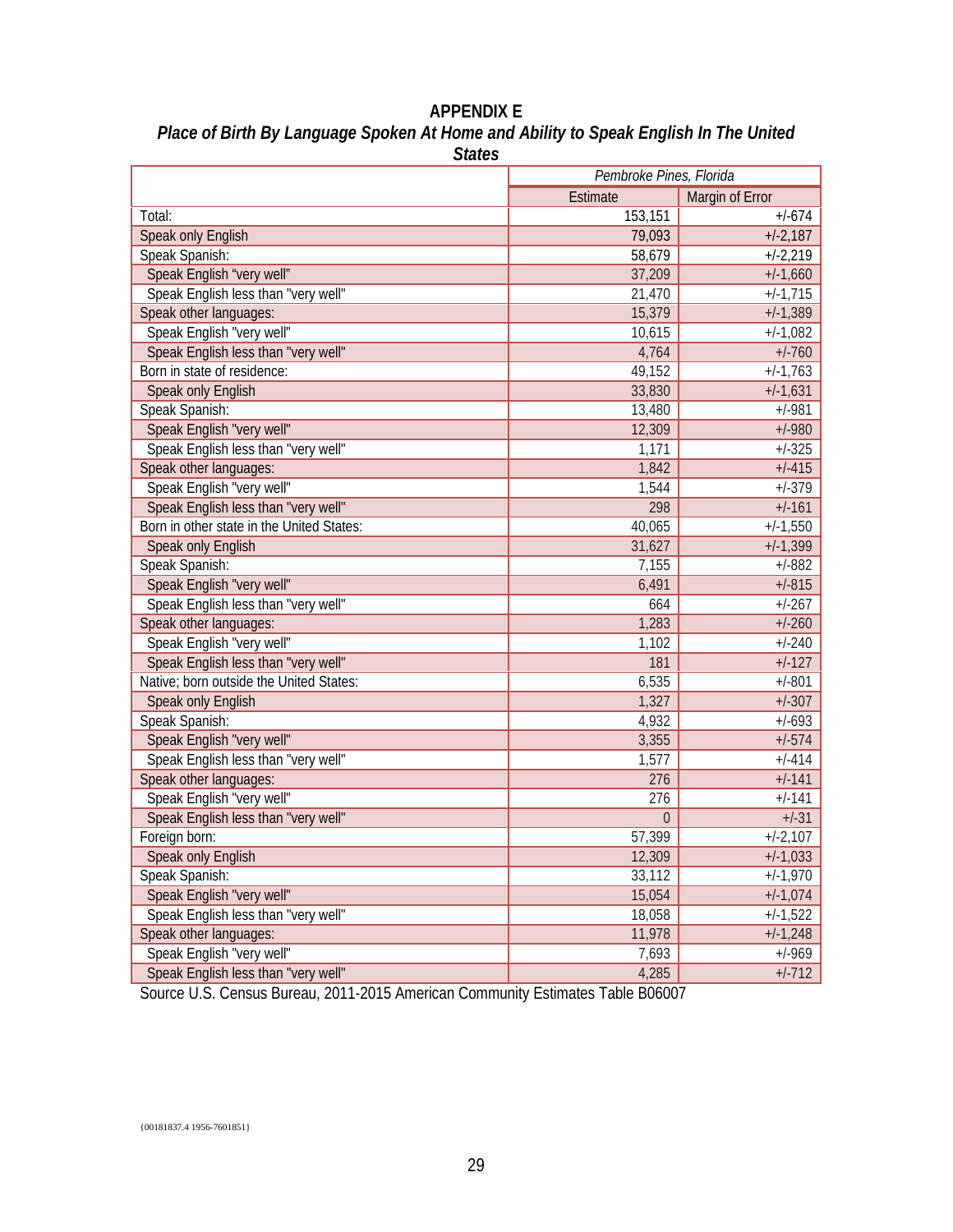| .                                   | Pembroke Pines, Florida |                 |  |
|-------------------------------------|-------------------------|-----------------|--|
|                                     | Estimate                | Margin of Error |  |
| Total:                              | 153,151                 | $+/-674$        |  |
| Speak only English                  | 79,093                  | $+1-2,187$      |  |
| Spanish or Spanish Creole:          | 58,679                  | $+1-2,219$      |  |
| Speak English "very well"           | 37,209                  | $+/-1,660$      |  |
| Speak English less than "very well" | 21,470                  | $+1.715$        |  |
| French (incl. Patois, Cajun):       | 1,310                   | $+/-442$        |  |
| Speak English "very well"           | 1,016                   | $+/-308$        |  |
| Speak English less than "very well" | 294                     | $+/-218$        |  |
| French Creole:                      | 3,628                   | $+/-737$        |  |
| Speak English "very well"           | 2,270                   | $+/-504$        |  |
| Speak English less than "very well" | 1,358                   | $+/-449$        |  |
| Italian:                            | 553                     | $+/-219$        |  |
| Speak English "very well"           | 329                     | $+/-134$        |  |
| Speak English less than "very well" | 224                     | $+/-140$        |  |
| Portuguese or Portuguese Creole:    | 803                     | $+/-353$        |  |
| Speak English "very well"           | 539                     | $+/-220$        |  |
| Speak English less than "very well" | 264                     | $+/-214$        |  |
| German:                             | 256                     | $+/-149$        |  |
| Speak English "very well"           | 121                     | $+/-71$         |  |
| Speak English less than "very well" | 135                     | $+/-107$        |  |
| Yiddish:                            | 149                     | $+/-107$        |  |
| Speak English "very well"           | 130                     | $+/-98$         |  |
| Speak English less than "very well" | 19                      | $+/-22$         |  |
| Other West Germanic languages:      | 191                     | $+/-125$        |  |
| Speak English "very well"           | 191                     | $+/-125$        |  |
| Speak English less than "very well" | $\overline{0}$          | $+/-31$         |  |
| Scandinavian languages:             | 19                      | $+/-30$         |  |
| Speak English "very well"           | 19                      | $+/-30$         |  |
| Speak English less than "very well" | $\mathbf 0$             | $+/-31$         |  |
| Greek:                              | 216                     | $+/-154$        |  |
| Speak English "very well"           | 216                     | $+/-154$        |  |
| Speak English less than "very well" | $\overline{0}$          | $+/-31$         |  |
| Russian:                            | 211                     | $+/-121$        |  |
| Speak English "very well"           | 175                     | $+/-101$        |  |
| Speak English less than "very well" | $\overline{36}$         | $+/-37$         |  |
| Polish:                             | 102                     | $+/-94$         |  |
| Speak English "very well"           | 97                      | $+/-93$         |  |
| Speak English less than "very well" | 5                       | $+/-8$          |  |

**APPENDIX F Language Spoken At Home By Ability to Speak English For the Population 5 Years and Over**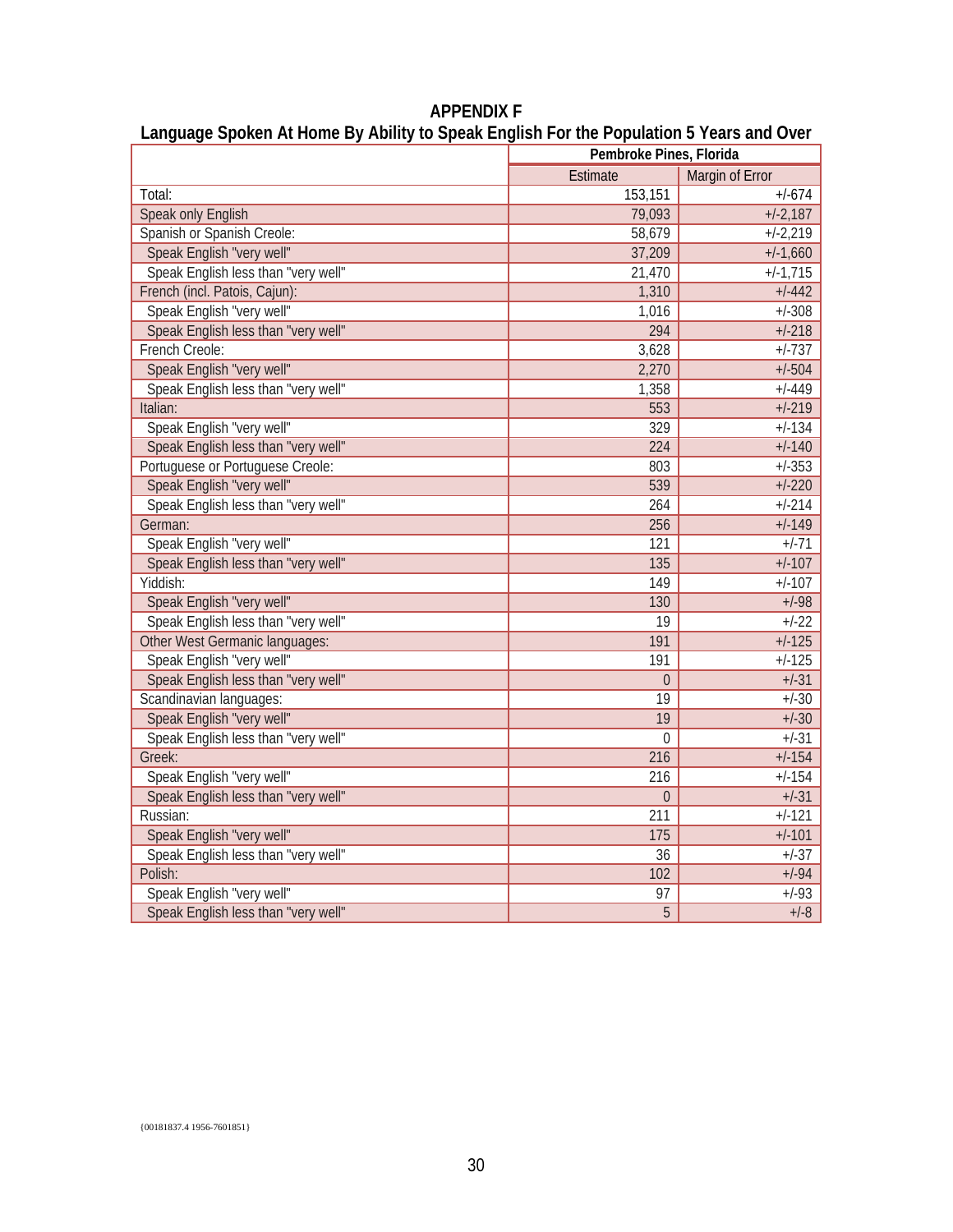|                                     | Pembroke Pines, Florida |                 |
|-------------------------------------|-------------------------|-----------------|
|                                     | Estimate                | Margin of Error |
| Serbo Croatian:                     | 87                      | $+/-89$         |
| Speak English "very well"           | 79                      | $+/-86$         |
| Speak English less than "very well" | 8                       | $+/-14$         |
| Other Slavic languages:             | 64                      | $+/-63$         |
| Speak English "very well"           | 58                      | $+/-62$         |
| Speak English less than "very well" | 6                       | $+/-10$         |
| Armenian:                           | 0                       | $+/-31$         |
| Speak English "very well"           | $\boldsymbol{0}$        | $+/-31$         |
| Speak English less than "very well" | $\overline{0}$          | $+/-31$         |
| Persian:                            | 183                     | $+/-224$        |
| Speak English "very well"           | 69                      | $+/-88$         |
| Speak English less than "very well" | 114                     | $+/-138$        |
| Gujarati:                           | 102                     | $+/-94$         |
| Speak English "very well"           | 102                     | $+/-94$         |
| Speak English less than "very well" | $\Omega$                | $+/-31$         |
| Hindi:                              | 544                     | $+/-196$        |
| Speak English "very well"           | 517                     | $+/-198$        |
| Speak English less than "very well" | 27                      | $+/-42$         |
| Urdu:                               | 1,606                   | $+/-494$        |
| Speak English "very well"           | 1,156                   | $+/-396$        |
| Speak English less than "very well" | 450                     | $+/-207$        |
| Other Indic languages:              | 615                     | $+/-364$        |
| Speak English "very well"           | 418                     | $+/-289$        |
| Speak English less than "very well" | 197                     | $+/-150$        |
| Other Indo-European languages:      | 220                     | $+/-186$        |
| Speak English "very well"           | 176                     | $+/-141$        |
| Speak English less than "very well" | 44                      | $+/-57$         |
| Chinese:                            | 1,150                   | $+/-484$        |
| Speak English "very well"           | 397                     | $+/-201$        |
| Speak English less than "very well" | 753                     | $+/-375$        |
| Japanese:                           | 47                      | $+/-72$         |
| Speak English "very well"           | $\boldsymbol{0}$        | $+/-31$         |
| Speak English less than "very well" | 47                      | $+/-72$         |
| Korean:                             | 119                     | $+/-85$         |
| Speak English "very well"           | 73                      | $+/-64$         |
| Speak English less than "very well" | 46                      | $+/-41$         |
| Mon-Khmer, Cambodian:               | 24                      | $+/-39$         |
| Speak English "very well"           | 24                      | $+/-39$         |
| Speak English less than "very well" | $\boldsymbol{0}$        | $+/-31$         |
| Hmong:                              | $\boldsymbol{0}$        | $+/-31$         |
| Speak English "very well"           | $\boldsymbol{0}$        | $+/-31$         |
| Speak English less than "very well" | $\boldsymbol{0}$        | $+/-31$         |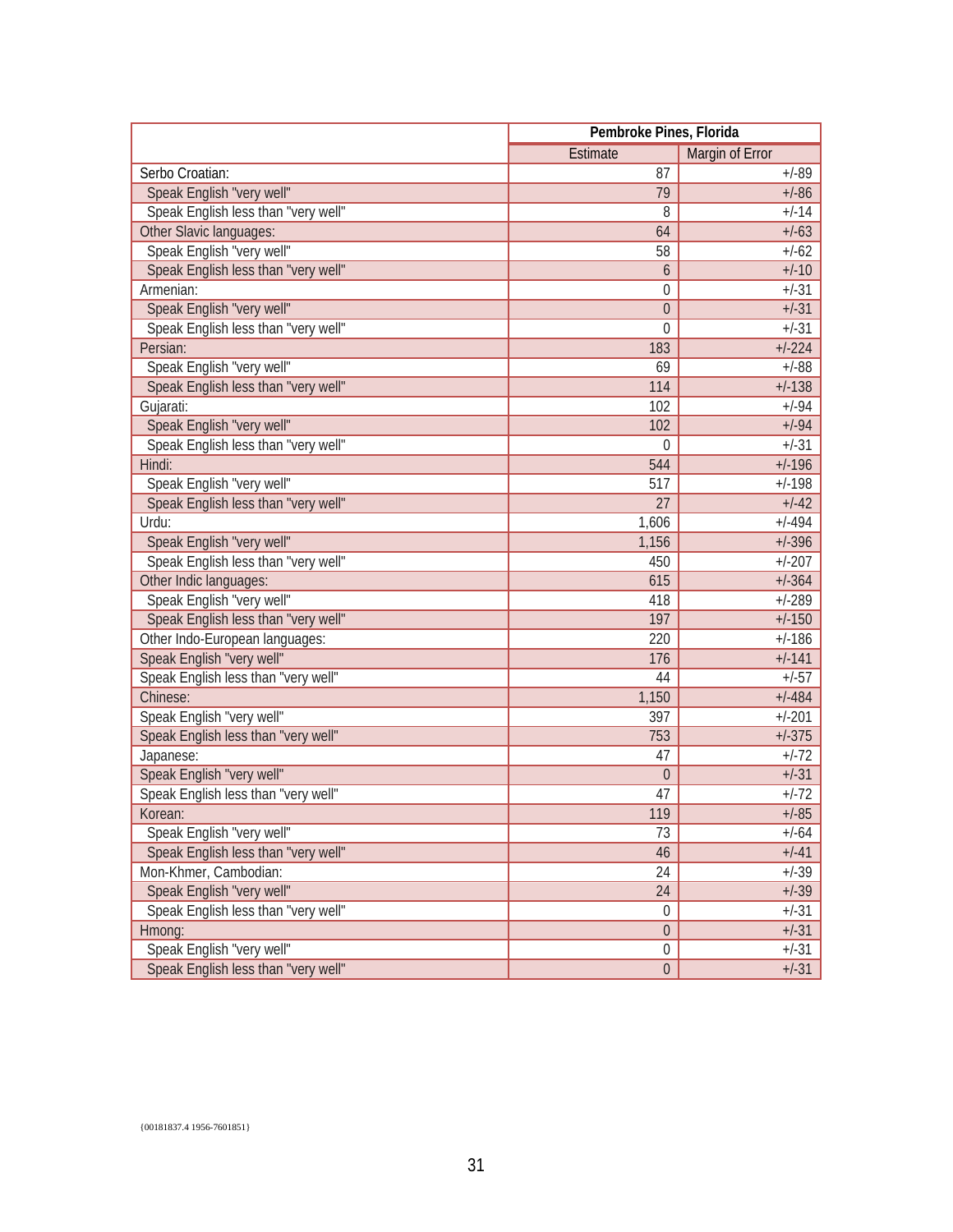|                                        | Pembroke Pines, Florida     |          |  |
|----------------------------------------|-----------------------------|----------|--|
|                                        | Margin of Error<br>Estimate |          |  |
| Thai                                   | 61                          | $+/-72$  |  |
| Speak English "very well"              | 24                          | $+/-38$  |  |
| Speak English less than "very well"    | 37                          | $+/-60$  |  |
| Laotian:                               | $\overline{0}$              | $+/-31$  |  |
| Speak English "very well"              | $\overline{0}$              | $+/-31$  |  |
| Speak English less than "very well"    | $\overline{0}$              | $+/-31$  |  |
| Vietnamese:                            | 707                         | $+/-398$ |  |
| Speak English "very well"              | 426                         | $+/-238$ |  |
| Speak English less than "very well"    | 281                         | $+/-208$ |  |
| Other Asian languages:                 | 800                         | $+/-311$ |  |
| Speak English "very well"              | 667                         | $+/-291$ |  |
| Speak English less than "very well"    | 133                         | $+/-84$  |  |
| Tagalog:                               | 455                         | $+/-233$ |  |
| Speak English "very well"              | 321                         | $+/-162$ |  |
| Speak English less than "very well"    | 134                         | $+/-129$ |  |
| Other Pacific Island languages:        | 21                          | $+/-26$  |  |
| Speak English "very well"              | 9                           | $+/-14$  |  |
| Speak English less than "very well"    | 12                          | $+/-23$  |  |
| Navajo:                                | 0                           | $+/-31$  |  |
| Speak English "very well"              | $\overline{0}$              | $+/-31$  |  |
| Speak English less than "very well"    | $\overline{0}$              | $+/-31$  |  |
| Other Native North American languages: | $\overline{0}$              | $+/-31$  |  |
| Speak English "very well"              | $\overline{0}$              | $+/-31$  |  |
| Speak English less than "very well"    | $\mathbf 0$                 | $+/-31$  |  |
| Hungarian:                             | 47                          | $+/-45$  |  |
| Speak English "very well"              | 47                          | $+/-45$  |  |
| Speak English less than "very well"    | $\overline{0}$              | $+/-31$  |  |
| Arabic:                                | 344                         | $+/-309$ |  |
| Speak English "very well"              | 263                         | $+/-305$ |  |
| Speak English less than "very well"    | 81                          | $+/-66$  |  |
| Hebrew:                                | 238                         | $+/-135$ |  |
| Speak English "very well"              | 221                         | $+/-125$ |  |
| Speak English less than "very well"    | 17                          | $+/-29$  |  |
| African languages:                     | 482                         | $+/-455$ |  |
| Speak English "very well"              | 440                         | $+/-450$ |  |
| Speak English less than "very well"    | 42                          | $+/-58$  |  |
| Other and unspecified languages:       | 25                          | $+/-42$  |  |
| Speak English "very well"              | 25                          | $+/-42$  |  |
| Speak English less than "very well"    | $\overline{0}$              | $+/-31$  |  |

Source: 2011-2015 American Community Survey 5-Year Estimates Table B16001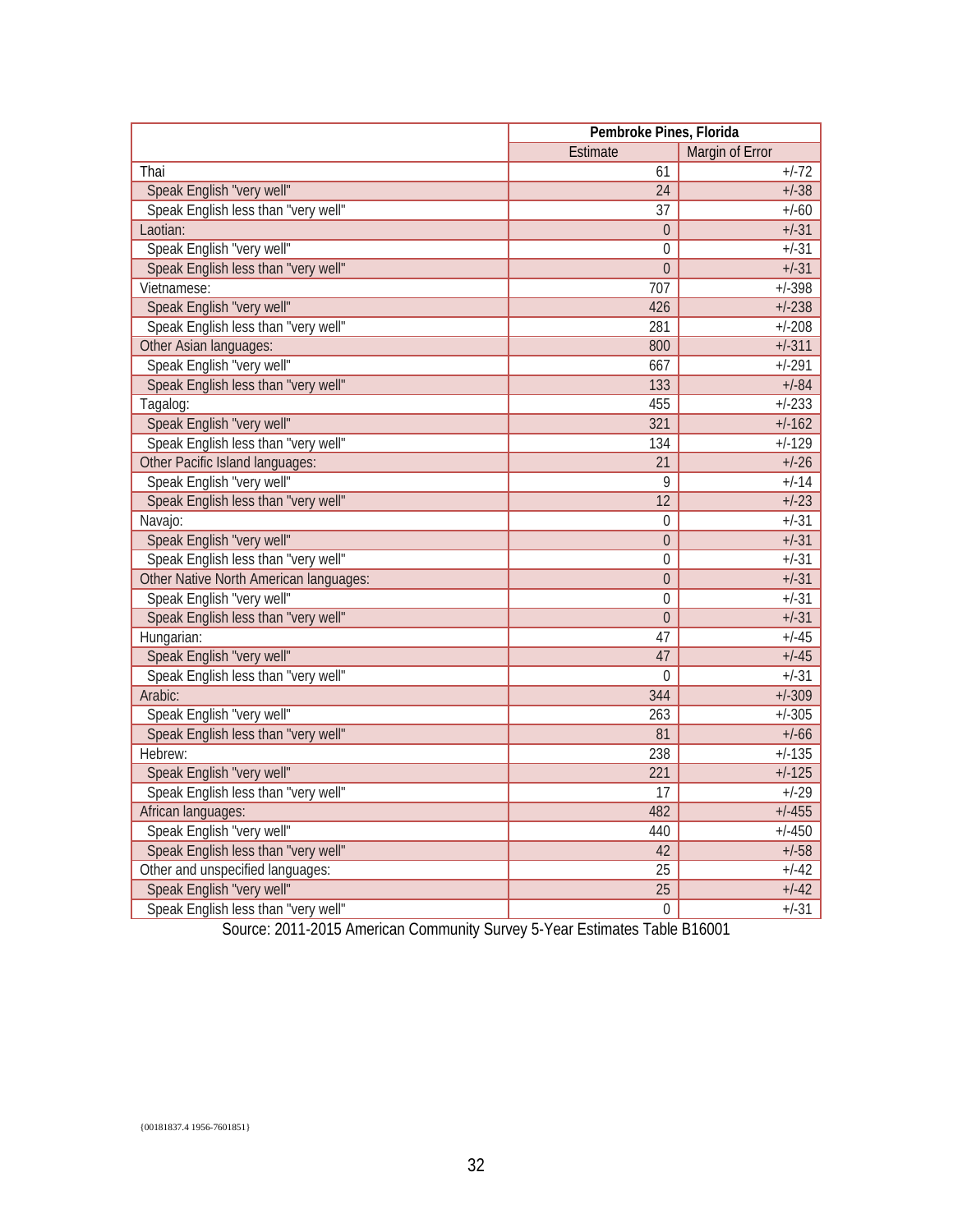## **APPENDIX G**

## **List of Title VI Investigations, Complaints, and Lawsuits**

The City of Pembroke Pines does not have any investigations, complaints, or lawsuits to disclose at this time. Any future disclosures will be listed under this appendix in the Title VI Program Plan.

|                | Date of Complaint<br>(Month, Day, Year) | Complaint<br>(includes basis of<br>Complaint; race,<br>color, or national<br>origin, etc. | Status of<br>Complaint | Action(s) Taken |
|----------------|-----------------------------------------|-------------------------------------------------------------------------------------------|------------------------|-----------------|
| Investigations |                                         |                                                                                           |                        |                 |
| 1.             |                                         |                                                                                           |                        |                 |
| 2.             |                                         |                                                                                           |                        |                 |
| Lawsuits       |                                         |                                                                                           |                        |                 |
| 1.             |                                         |                                                                                           |                        |                 |
| 2.             |                                         |                                                                                           |                        |                 |
| Complaints     |                                         |                                                                                           |                        |                 |
| 1.             |                                         |                                                                                           |                        |                 |
| 2.             |                                         |                                                                                           |                        |                 |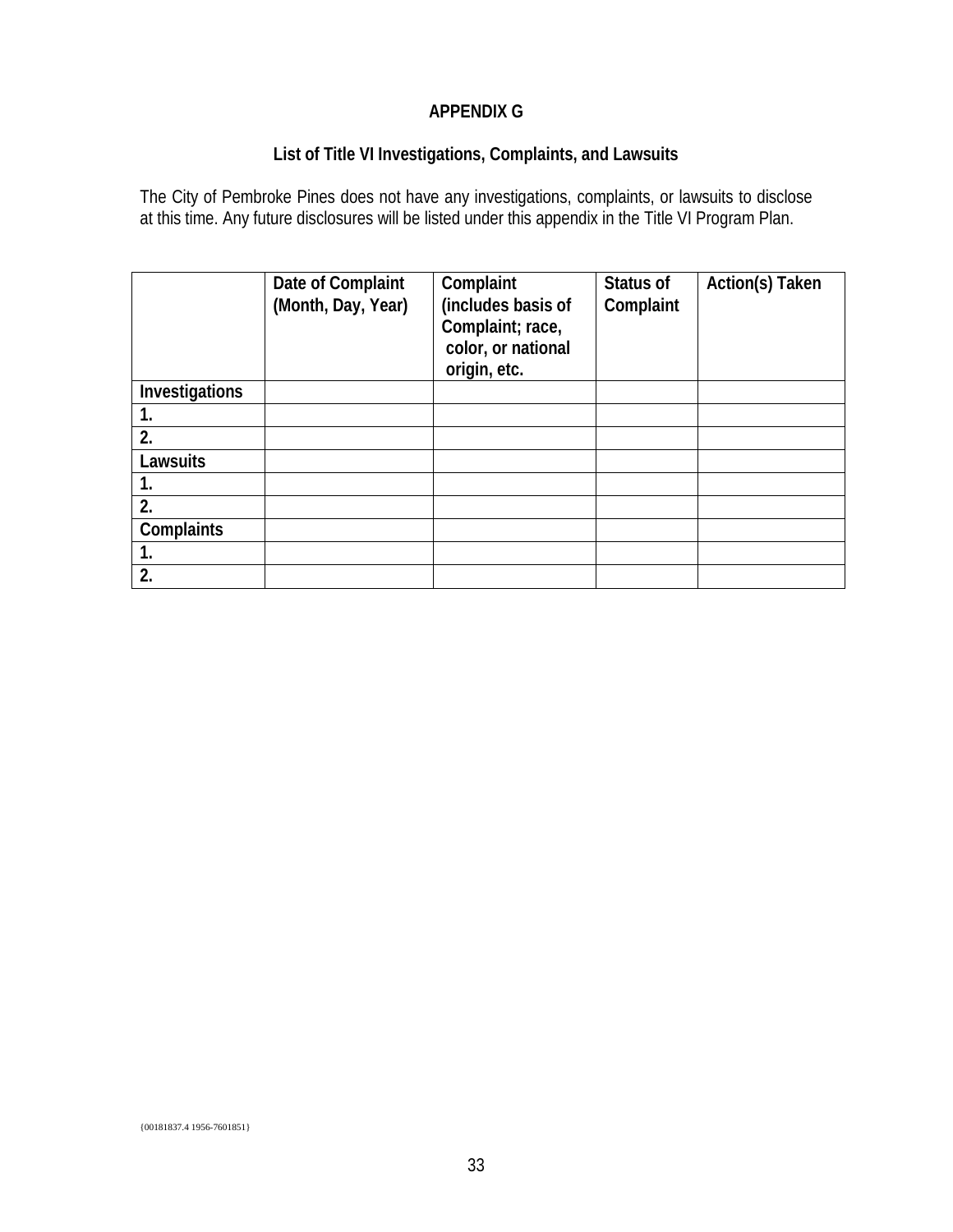#### **APPENDIX H**

#### **Employee Annual Education Form**

#### **Title VI Policy**

No person shall, on the grounds of race, color or national origin, be excluded form participation in, be denied the benefits of, or be subjected to discrimination under any program or activity receiving federal financial assistance.

All employees of the City of Pembroke Pines and its contractors are expected to consider, respect, and observe this policy in their daily work and duties. If a citizen approaches you with a question or complaint, direct him or her to contact:

(Name), Transportation Administrator 301 NW 103rd Avenue Pembroke Pines, FL 33026

In all dealing with citizens, use courtesy titles (i.e. Mr., Mrs., Ms., or Miss) to respectfully address them without regard to race, color or national origin.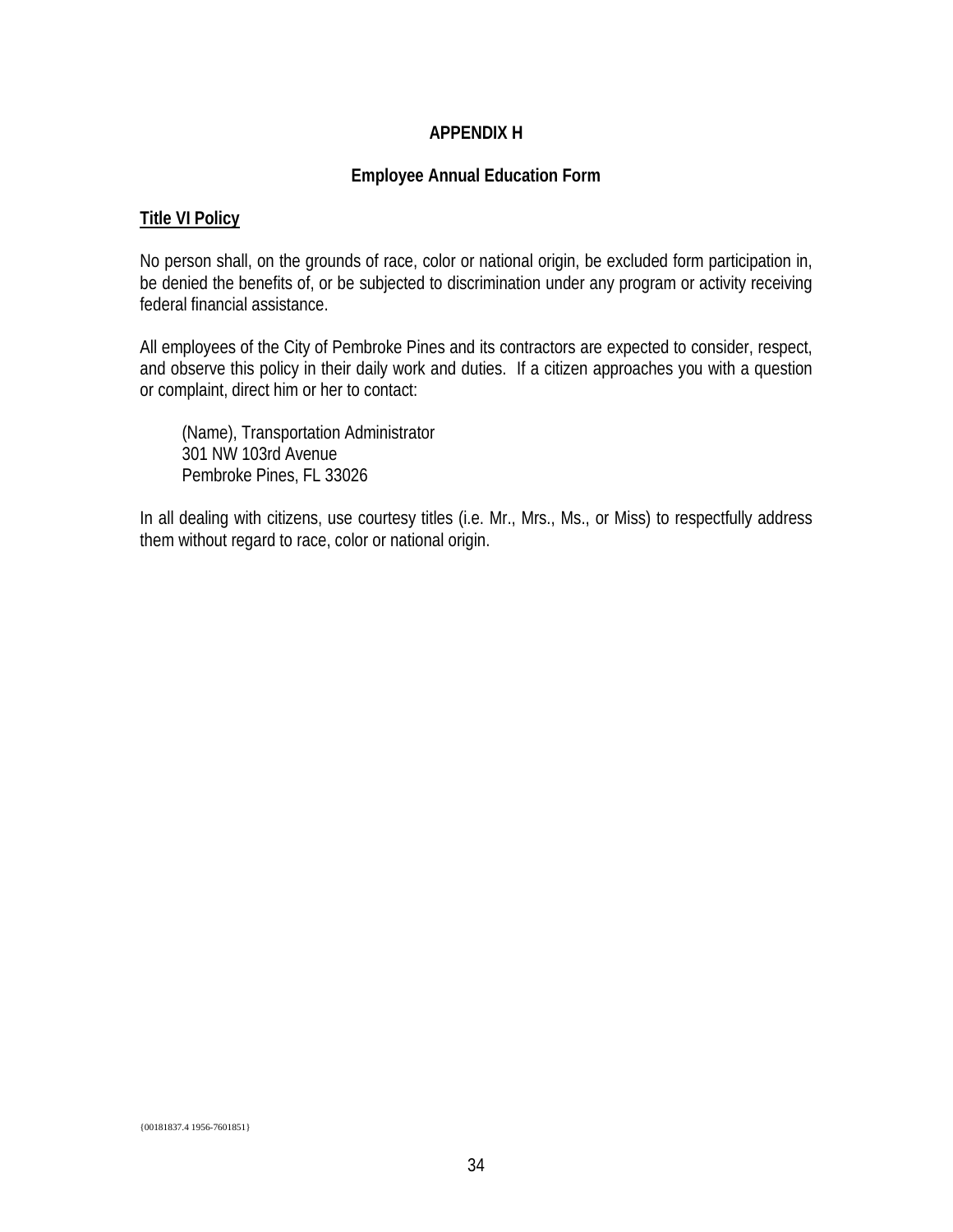#### **APPENDIX I**

#### **Minority Representation on Committees and Councils**

The City does not have any Committees or Councils which are related to the operation of transit. If any such committees/councils are established in the future, this plan will be amended to depict minority representation on such committees/councils, and to describe the efforts made to encourage participation of minorities on such committees/councils.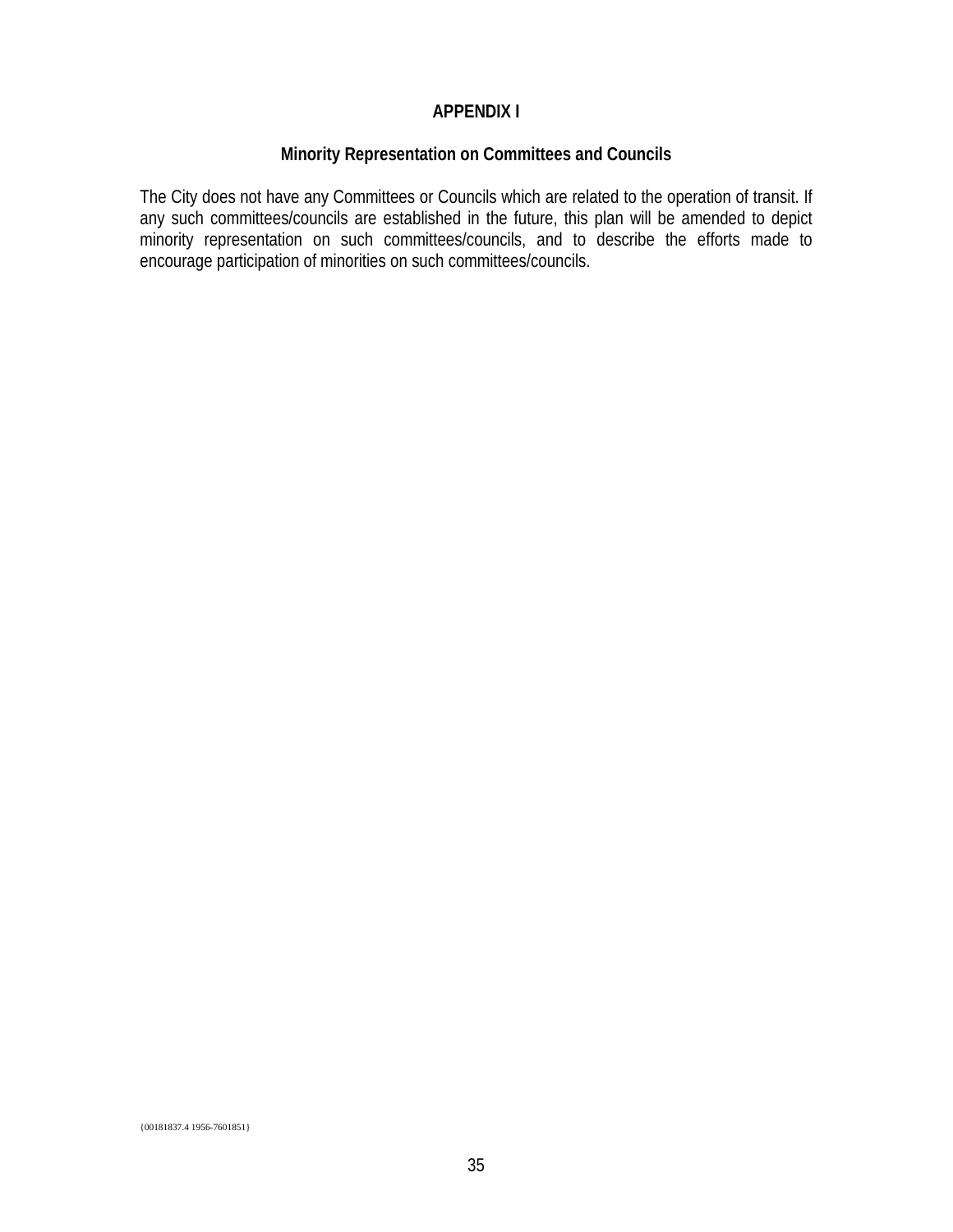## **Requirements & Guidelines for Fixed Route Transit Providers**

# **1. System-Wide Service Standards**

The City does not provide Sunday, night, or campus services. The tables below identify specific details pertaining to the routes utilized by the City:

## **a. Vehicle Load for Each Mode**

| <b>Vehicle Load Summary</b> |                                          |                                       |                        |  |  |  |
|-----------------------------|------------------------------------------|---------------------------------------|------------------------|--|--|--|
| <b>Route Name</b>           | <b>Weekday Peak Load</b><br>Per Bus Hour | <b>Saturday Peak Load</b><br>Per Hour | <b>Seats Available</b> |  |  |  |
| <b>Gold East</b>            | 12.6                                     | 12.6                                  | 20                     |  |  |  |
| <b>Gold West</b>            | 10.3                                     | 10.3                                  | 20                     |  |  |  |
| Green                       | 7.7                                      | 7.7                                   | 20                     |  |  |  |
| <b>Blue East</b>            | 8.8                                      | N/A                                   | 20                     |  |  |  |
| <b>Blue West</b>            | 4.5                                      | N/A                                   |                        |  |  |  |

| <b>Vehicle Load Factor Standards</b> |      |          |  |  |
|--------------------------------------|------|----------|--|--|
| Route Type                           | Peak | Off-Peak |  |  |
|                                      |      |          |  |  |
| Weekday                              | 150% | 100%     |  |  |
| Saturday                             | 150% | 100%     |  |  |

## **b. Vehicle Headway for Each Mode**

| <b>Route Name</b> | <b>Headway AM</b><br>Peak | Headway Off-<br>Peak | <b>Headway PM</b><br>Peak | <b>Headway Saturday</b> |
|-------------------|---------------------------|----------------------|---------------------------|-------------------------|
| <b>Gold East</b>  | 45                        | 45                   |                           | 45                      |
| <b>Gold West</b>  | 60                        | 60                   | 60                        | 60                      |
| Green             |                           | 57                   | 5 <sub>1</sub>            | 57                      |
| <b>Blue East</b>  | 65                        | 65                   | ხე                        | N/A                     |
| <b>Blue West</b>  |                           | 63                   |                           | N/A                     |

| <b>Vehicle Headway Standards</b> |            |            |  |  |  |
|----------------------------------|------------|------------|--|--|--|
| Category                         | Peak       | Off-Peak   |  |  |  |
| Weekday and Saturday Service     | 90 Minutes | 90 Minutes |  |  |  |

**c. On Time Performance for Each Mode**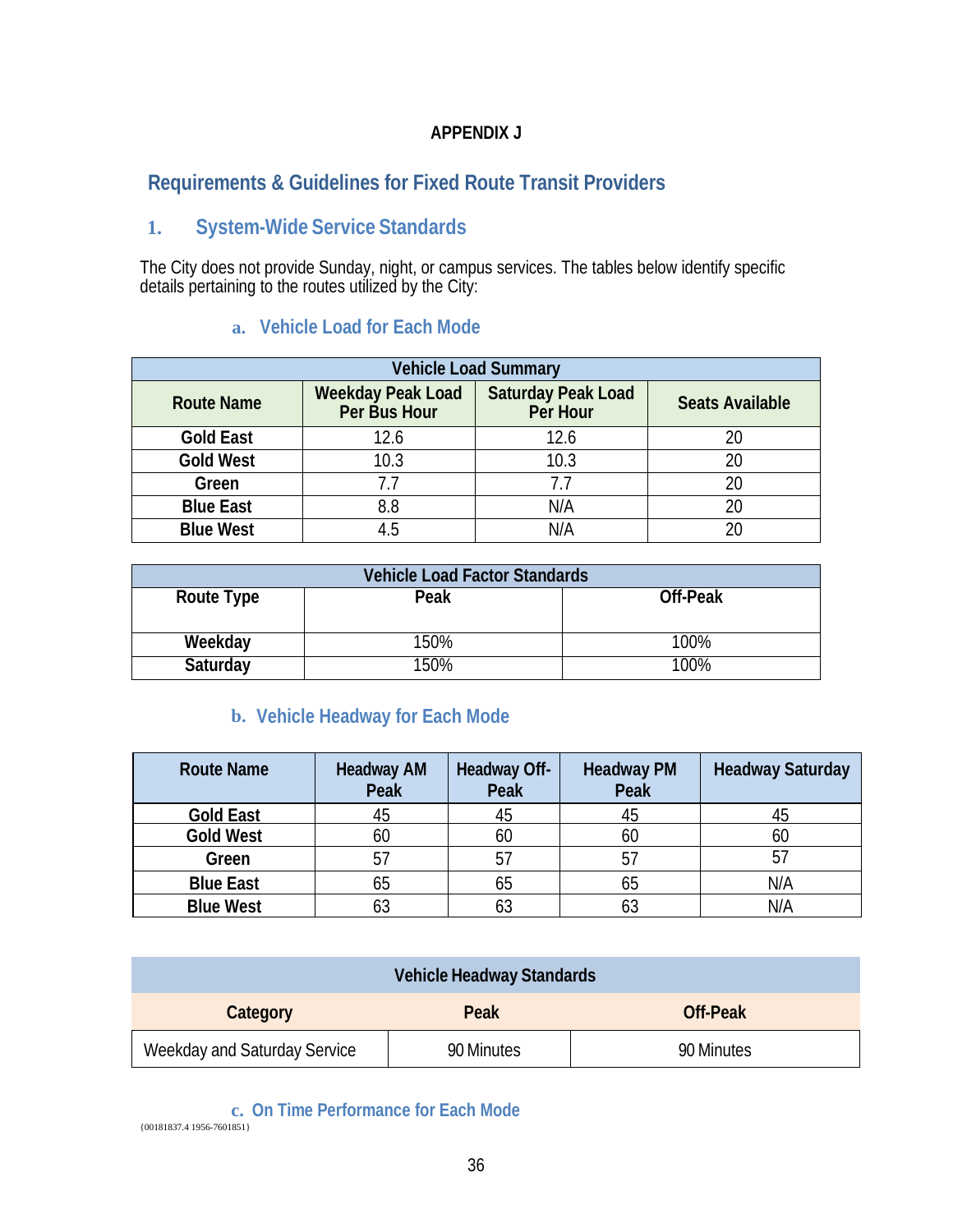A bus is determined to be late if it departs its scheduled "time point" five or more minutes later than the published time. Buses are considered early if they depart from a published time point at any time prior to the scheduled departure. It is Pembroke Pines goal to be on-time at least 80% of the time. Bus transportation staff shall begin to regularly monitor on-time performance and counsel operators who consistently fail to meet on-time performance standards that are within their control. The City of Pembroke Pines will try to maintain its time performance goal by evaluating customer performance and operator input.

#### **d. Service Availability for Each Mode**

The City of Pembroke Pines' goal is to ensure that 60 percent of the residents in the City of Pembroke Pines are within walking distance (1/4 mile) of a bus stop. Transit access is determined by mapping all active bus stops within the system and then calculating the population (based on Census Data) within ¼ mile of those stops.

#### **2. System-Wide Service Policies**

#### **a. Transit Amenities for Each Mode**

The City of Pembroke Pines has 179 community bus stops and 97 bus benches. Sixty-six (66) of the bus stops with benches have shades. The City of Pembroke Pines' goal is to achieve 100% ADA compliance through the Bus Stop Policy implementation. It is the City of Pembroke Pines' goal to provide a seating amenity at every bus stop on the fixed route system. The placement of an amenity improves the security and comfort of a bus stop and plays a significant role in a person's decision to use transit. The determinations of which amenities are to be installed at a bus stop take into account a number of factors:

- Passenger activity
- Surrounding land uses and available right-of-way
- Planned development
- Customer and community requests

#### **b. Vehicle Assignment for Each Mode**

• A daily schedule/trip book is prepared by the City's operation specialist and made available in advance for each Community Bus Service route. The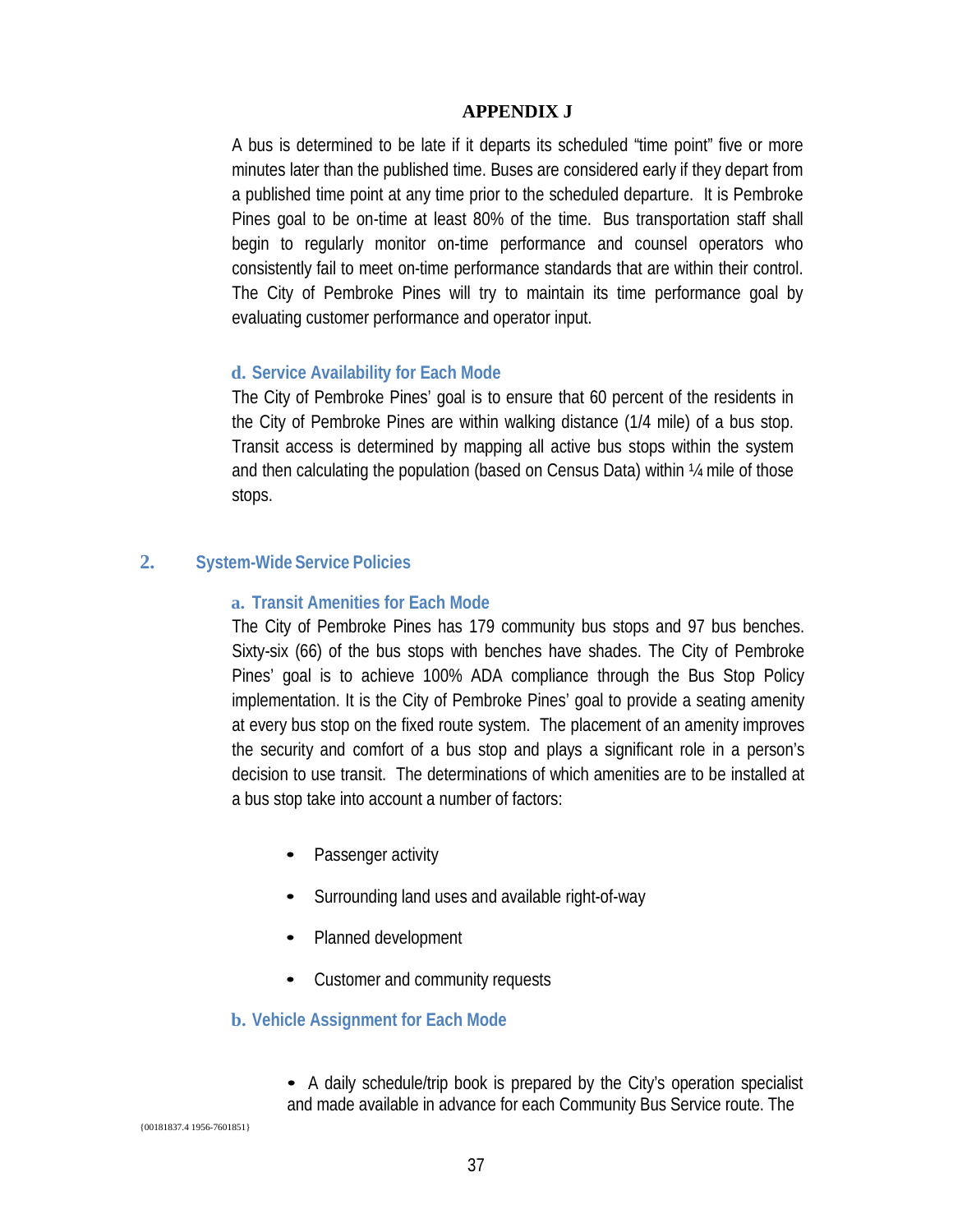bus assignment sheet schedule is computer generated and consists of pertinent information such as addresses and descriptions for designated stops, times for service points, etc. The schedule is the driver's record keeping tool for collecting data such as passenger-count, mileage, times, etc.

- None of the buses in the fleet are older than 2010.
- When vehicle breakdowns occur, dispatch will reassign buses for that day only. Buses will be repaired or replaced when necessary.

• The night before the shop gives the supervisor bus deadline sheet that is used for the next day. This sheet is to assist the morning supervisor in reassigning a bus that has been put on deadline.

• Drivers must ensure daily retrieval of the correct trip book for each route. Trip books are color coded for easy identification. If a driver inadvertently takes the wrong trip-book, he/she must notify dispatch immediately and note the appropriate day and date on the trip sheet.

• Drivers must exercise care when recording on/off passengers on the trip book. Incorrect entries or entries in the wrong slot create an imbalance in passenger count. Note that the information collected and recorded on the trip-book is used in compiling the monthly and quarterly FTA reports.

• The Community Bus services the designated stops in the order that they appear on the daily trip book.

• Drivers display the correct route destination sign prior to starting each trip.

• The layout of the trip book requires time points for selected stops. Where indicated, drivers must provide arrival times on trip book. Note: these entries must not be made in advance.

• At the start of each trip, driver will record his/her name, vehicle number, and mileage for each route.

• Date and vehicle mileage (beginning and ending) must be recorded in the accompanying vehicle logbook.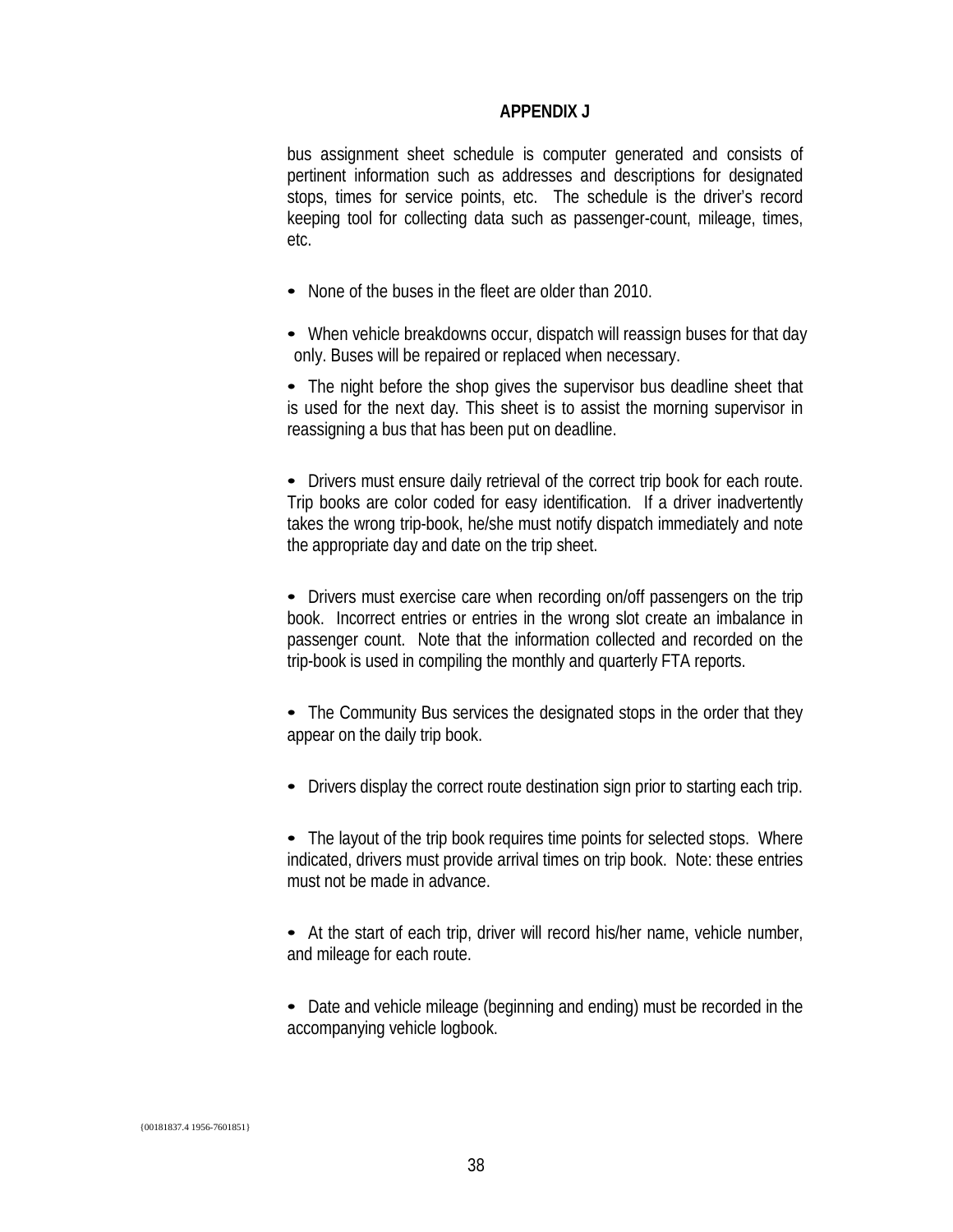• Vehicle mileage for the start and end of each trip will be recorded on the trip book. This constitutes revenue miles. Mileage that is accumulated prior to the start of a trip (for example, driving from the community center to the mall) cannot be considered part of revenue miles.

• Mileage to the garage at Vera Cadillac for fueling/repairing vehicles constitutes deadhead miles and will be recorded in the logbook.

• When mechanical problems occur, and a substitute vehicle is put in place, the ending mileage for the disabled vehicle must be recorded on the tripbook, and the vehicle number and beginning mileage of the replacement vehicle must be recorded to reflect the change in vehicles.

• In the appropriate columns, van drivers document number of passengers boarding and exiting the vehicle, vehicle number, mileage, etc.

- Drivers do not operate ahead of schedule.
- At the end of the day, trip books for each Community Bus route is returned to the transportation office.